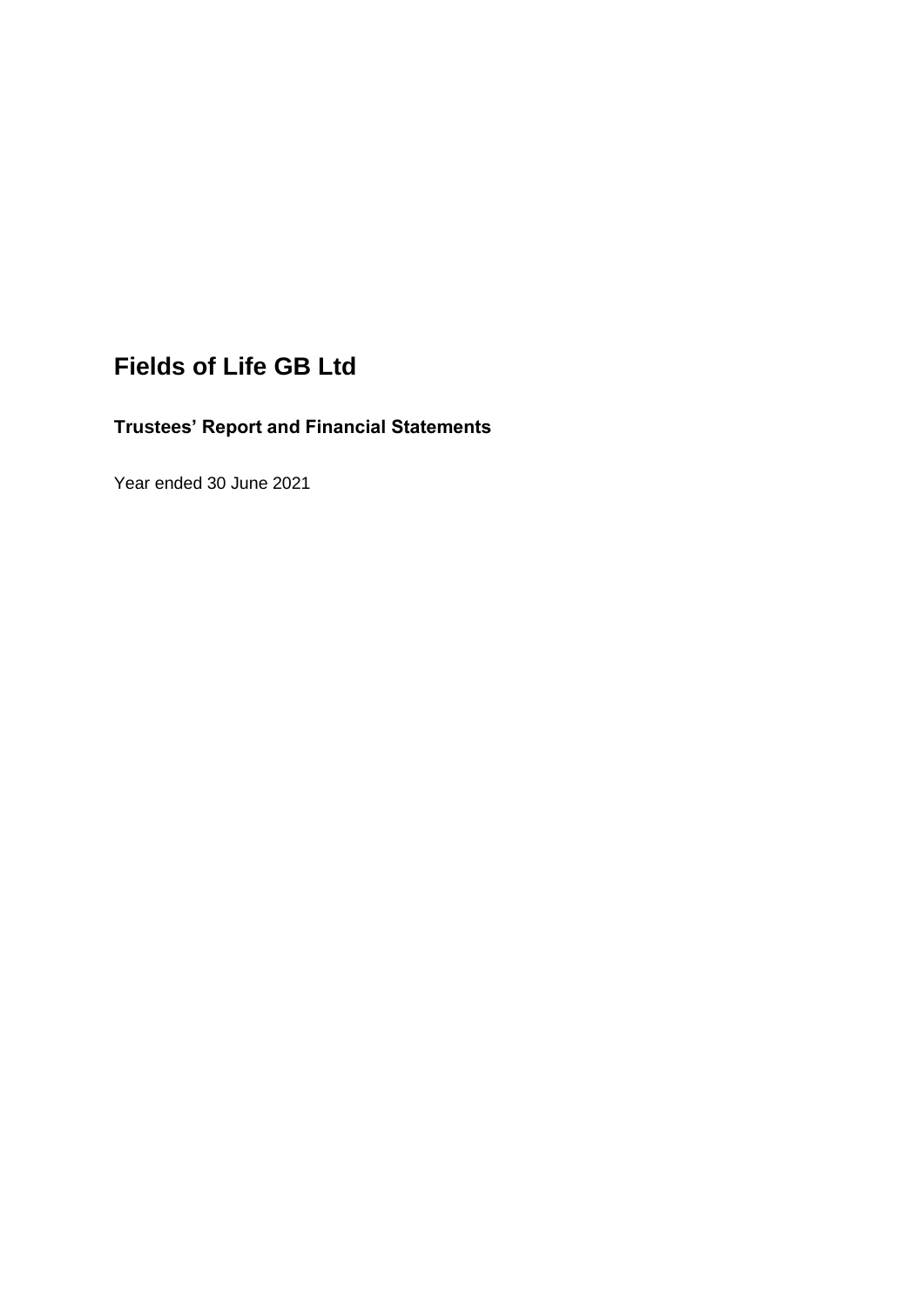## **Fields of Life GB Ltd**

## **Trustees' Report and Financial Statements,**

## **Year ended 30 June 2021**

### **Table of Contents**

|                                            | Page  |
|--------------------------------------------|-------|
| Company Information                        | 2     |
| Report of the Trustees                     | 3     |
| Independent Auditors Report to the members | 10    |
| <b>Statement of Financial Activities</b>   | 11    |
| <b>Balance Sheet</b>                       | 12    |
| <b>Statement of Cash Flows</b>             | 13    |
| Notes to the Financial Statements          | 14-20 |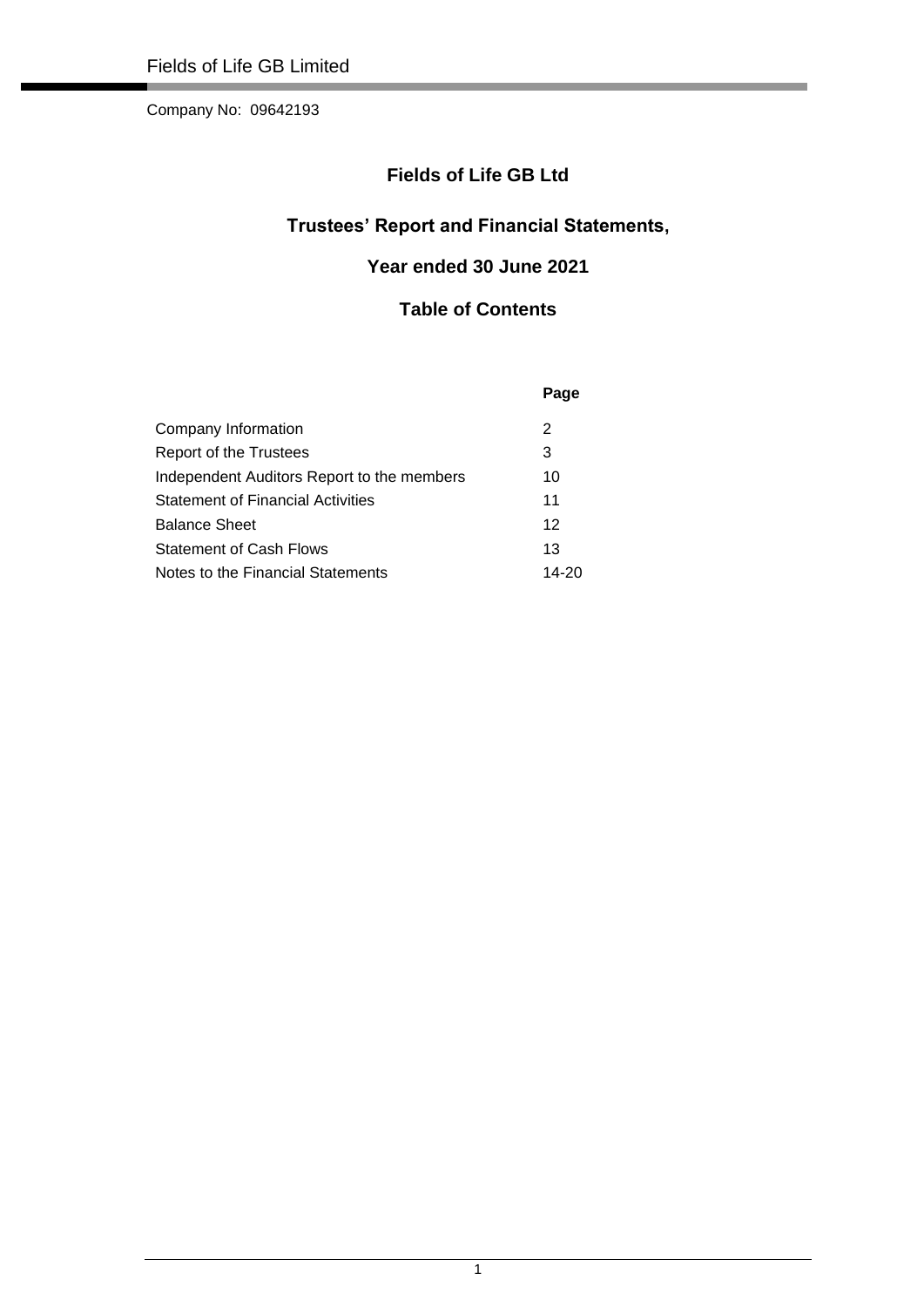### **COMPANY INFORMATION**

### **Charity Number:** 1173249

### **Trustees**

Dolway Johnston Raymond Mulligan (resigned on 30 June 2021) Louise Woodward Sara-Louise Martin

### **Chair**

Raymond Mulligan

**Secretary** Dolway Johnston

### **Key Management Personnel**

Richard Spratt (CEO - left employment on 31 August 2020) Geoff Andrews (CEO from 01 November 2020 to 31 August 2021) Tony Gaston (CEO from 1 September 2021)

### **Auditors**

PKF-FPM Accountants Ltd Chartered Accountants & Statutory Auditor Unit 1, Building 10 Central Park Mallusk Co Antrim BT36 4FS

### **Bankers**

CAF Bank Ltd 25 Kings Hill Avenue West Malling Kent ME19 4JQ

### **Solicitors**

Edwards & Co 28 Hill Street Belfast BT1 2LA

### **Registered Office**

1090b Galley Drive Kent Science Park **Sittingbourne** Kent **England** ME9 8AG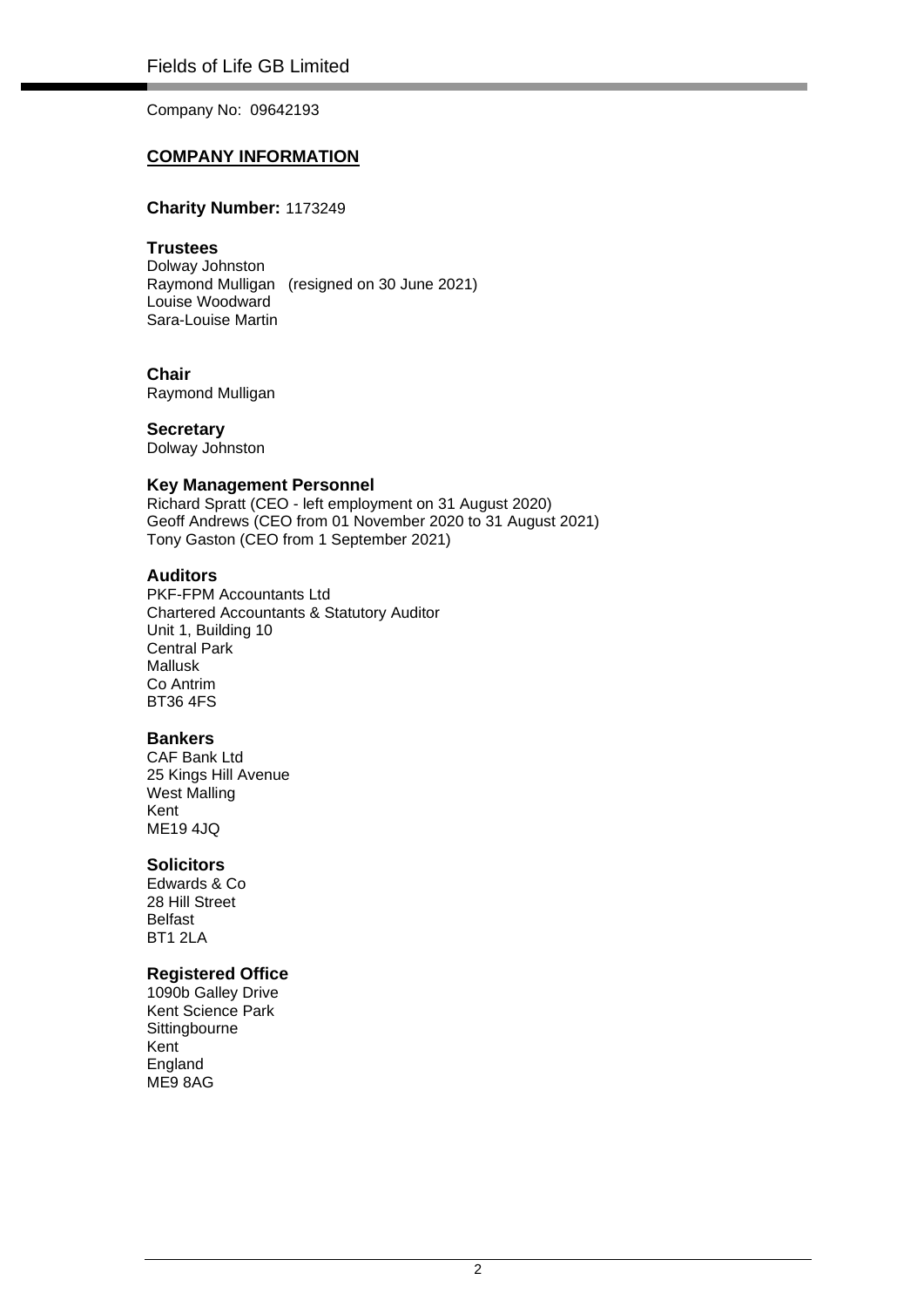### **Report of the Trustees**

The Trustees present their annual report together with the financial statement of Fields of Life GB Ltd for the year ended 30 June 2021.

The Trustees confirm that the Annual report and financial statements of the Trust comply with the requirements of the Trust's governing document, the Companies Act 2006 and have been prepared in accordance with Accounting and Reporting by Charities: Statement of Recommended Practice applicable to charities preparing their accounts in accordance with the Financial Reporting Standard applicable in the UK and Republic of Ireland effective 1 January 2019 (Charities SORP (FRS 102)).

This report provides information on Fields of Life's activities and financial performance and forms part of a range of public information designed to give an open account of our work.

### **Objectives and Activities Policies and objectives**

Fields of Life GB Ltd's principal activity, as set out in The Memorandum of Association and the public benefit statement, is as follows:

The Company's main objectives are to promote, predominately in the developing world the following:-

- (1) To relieve and prevent poverty for people in Africa and elsewhere in the developing world.
- (2) To advance education for people in Africa and elsewhere in the developing world.
- (3) To relieve sickness and promote health for people in Africa and elsewhere in the developing world including providing sources of clean drinking water.
- (4) To advance the Christian Faith through education and training for people in Africa and elsewhere in the developing world.

In the past year we have revised our vision and mission statements as follows.

- Our vision is to see educated and skilled young people, inspired by faith, hope and love, leading transformation in their communities.
- Our mission statement: Inspired by our Christian faith, Fields of Life partners with churches and communities to enable children and young people, especially girls and women, to access quality education and training, empowering them to provide leadership in their communities. For the wellbeing of their communities, we promote access to clean water, good sanitation and improved livelihoods.

Everything that we are and everything that we do is formed and shaped by our Christian identity as we seek to demonstrate God's unconditional love for all. Following the example of Christ, we serve all people regardless of religion, race, ethnicity or gender and at all times are sensitive to the diverse cultural contexts in which we have the awesome privilege of working. Fields of Life exists to be an effective Christian response where there is injustice and suffering in East Africa and beyond. We passionately believe that God is at work in the world today and that he is working in and through his people, the local church. We believe the local church is the hope of the world and we want to seek out, support and empower local, selfless African leaders who have a heart and concern for the communities whom they serve. We are committed to sharing and communicating the transforming message of Jesus, through our partners, to those afflicted by extreme poverty and to those people who feel they have no voice or a meaningful contribution to make in the world today.

The strategies employed to achieve the Charity's aims and objectives are: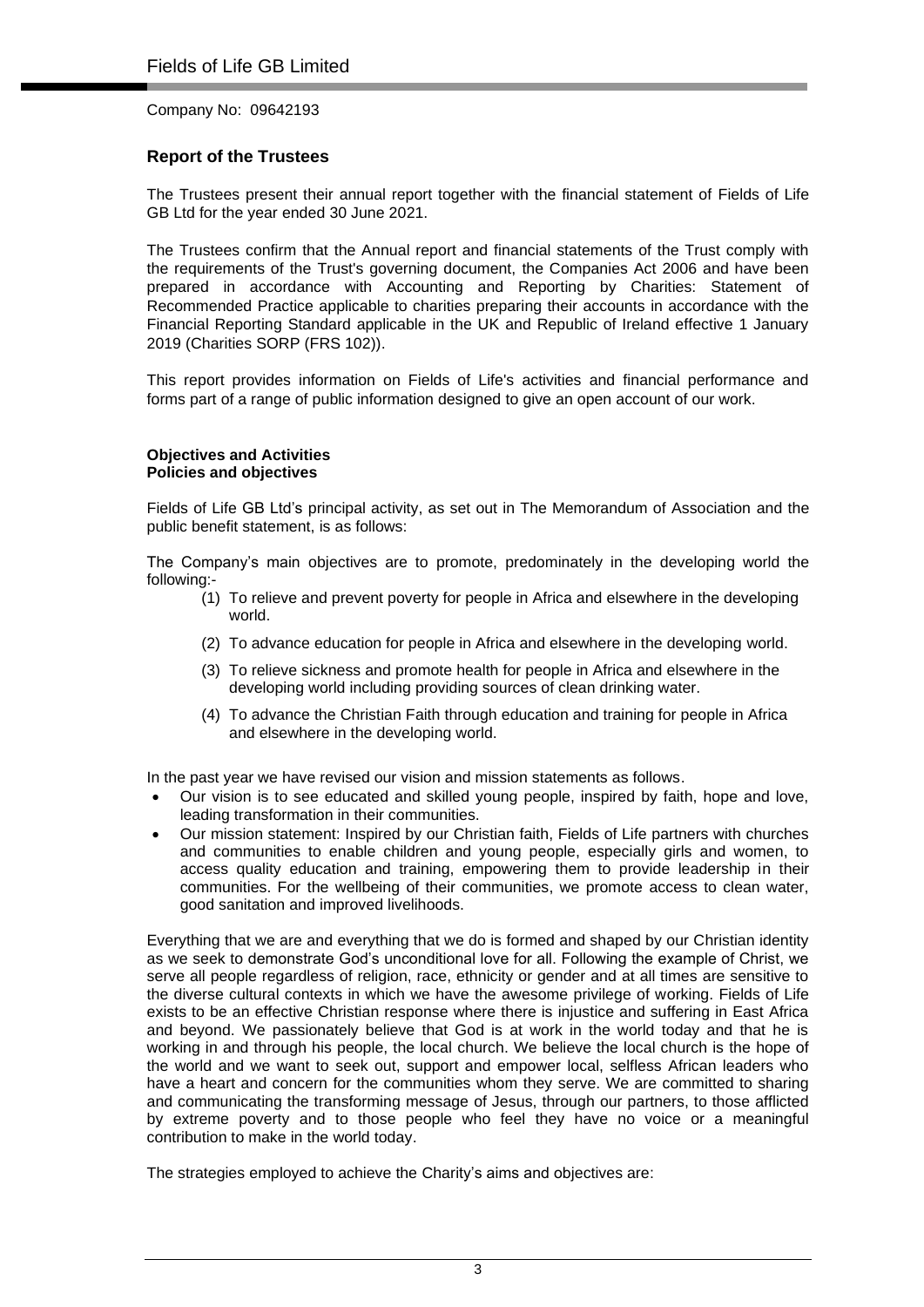- To empower, support and build the capacity of our partners to deliver child focused, quality education in East Africa;
- To see children and young people in East Africa nurtured holistically to realise their potential and have the opportunity to develop physically, mentally, spiritually, morally and socially;
- To provide communities where there is no or very limited access, with sustainable, clean water sources:
- To create opportunities specifically for marginalised young people in East Africa through the stimulation of local enterprise, economy and a focus on the development of skills based and vocational education.

### **Achievements and performance – Raising of support and operations.**

This was another very challenging year for FOL GB, with support levels again dropping significantly from the previous year. Work of managing the operations of FOL GB has been carried out by Fields of Life Trust based in Northern Ireland – also in the Fields of Life family of organisations. A number of supporters have continued to donate regularly, but new major donors are now being channelled through Fields of Life Trust in Northern Ireland. The Board is keen to maintain FOL GB as an entity. However, due to the fundraising pressures as a result of the coronavirus pandemic, the Board is considering transferring regular donors to Fields of Life Trust in Northern Ireland, and having the company dormant until further notice.

### **Achievements and performance – Review of activities**

The details below provide a summary of the work achieved in East Africa during the year due to the support from Fields of Life GB Limited and other related parties. The whole year was challenging, with Covid restrictions of varying degree in Uganda and Rwanda meaning schools were shut for much of the year and travel was difficult. Despite this, the trustees are pleased with the outcomes and impact of our work.

### *Child Sponsorship*

During the year schools in Uganda were closed completely for the very young children under P4 and open for only a reduced time for other children. A total of 1628 children were supported with fees and other scholastic materials in over 90 primary and secondary schools in Uganda and Rwanda. 198 of these children were also supported to sit their O-level and A-level exams. An additional 425 tertiary level students were supported with fees and learning materials.

While the schools have been closed, Fields of Life supported schools to enable them to reopen in a Covid-safe manner. We also amended the sponsorship programme to support home-based learning and address other issues caused by the lockdown – see Covid section below for details.

### *Quality Education*

The quality education program concentrates on improving the quality of education in the schools supported by Fields of Life through continuous professional support to the schools, the children, and communities around the schools. Prior to the pandemic, over 40,000 children were attending Fields of Life supported schools in East Africa. A quality education framework consisting of nine 'pillars' (Christian ethos; learning, teaching, & assessment; good governance & accountability; professional development & technology; wellbeing & youth empowerment; early childhood development; community engagement & health; infrastructure & resources; school autonomy and sustainability) guides the support which is given.

This year was difficult due to school closures, but we maintained a focus on child protection and the importance of school governance. We held different sessions in 2 schools where parents, teachers and local leaders discussed and were made aware of issues of school retention, the mandate of school management committee and the parents-teacher association, and also on child protection. We also facilitated 4 radio talk shows to create public awareness on child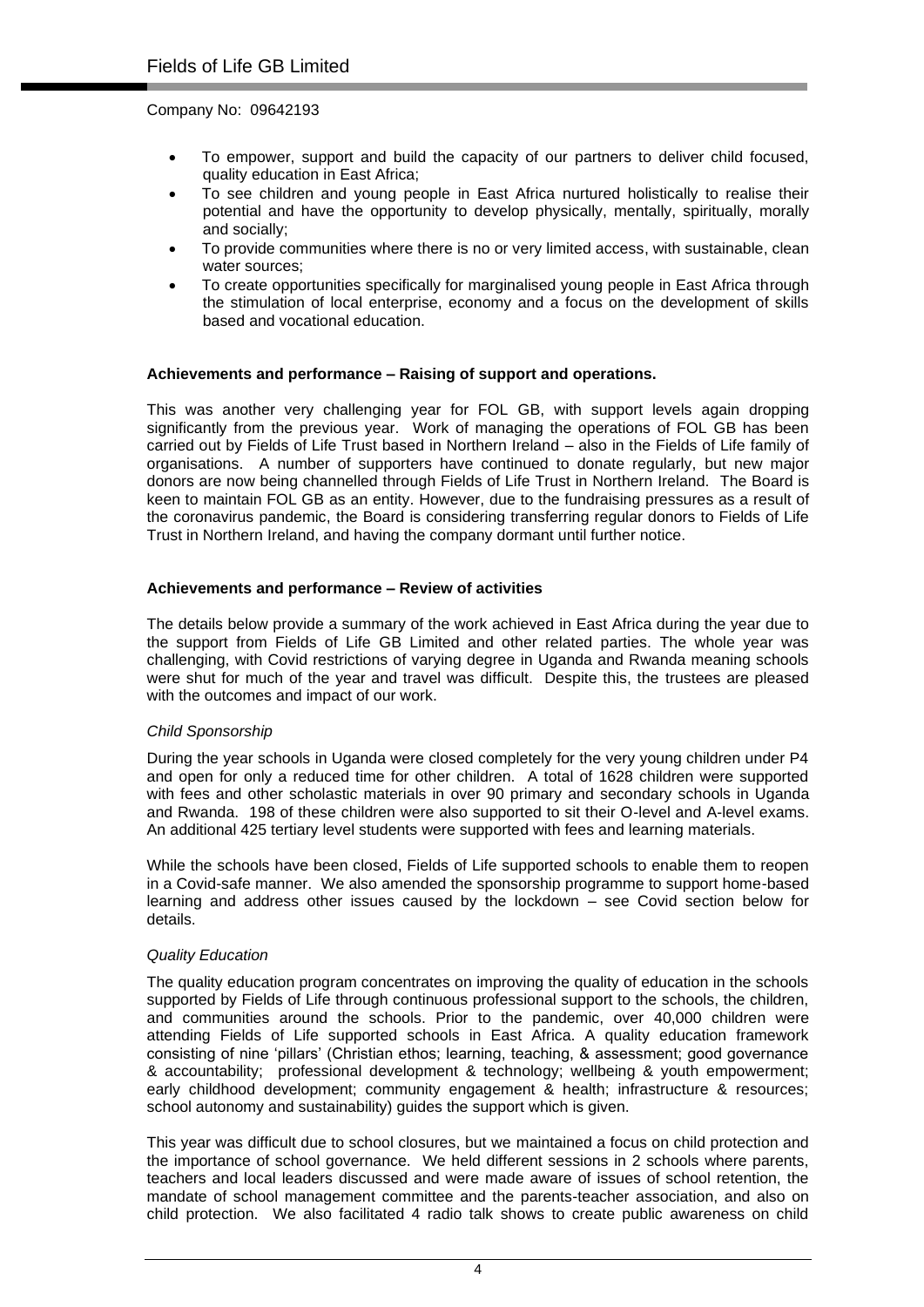protection and gender based violence. Additionally we supported 10 primary schools with science kits in a bid to improve the teaching and learning outcomes of science subjects.

We supported the training of a number of teachers at different church schools on use of selected Christian materials and incorporating Christian values in teaching, assessment and evaluation. We supported development of a sports curriculum incorporating key aspects of Christian discipleship for different year groups, and as part of implementing it, distributed 2,154 Bibles and 200 copies of Biblica's Reach for Life book to selected partner schools.

### *School Programmes*

90 teachers and learners from 23 partner schools attended training to acquire skills in organic sustainable farming and agribusiness, and one school was supported in purchasing land. We supported 15 partner schools with seeds to grow their own food in a bid to boost the school feeding programme. We also supported a further 4 partner schools to start piggery projects and one school to start poultry farming , in a bid to generate additional income.

Many partner schools in Uganda continue to benefit from health and education programmes, a key part of which was Menstrual Hygiene Management (MHM) promotion. Work continued under the Irish Aid funded "I Am Girl" project where we supported 40 schools to establish children clubs to promote issues related to child protection, WASH and other child related interests. We maintained a focus on supporting children's wellbeing, encouraging pupils to speak to fellow pupils to promote healthily hygienic behaviour and well-being. These schools were also supported with girl safety handbooks, magazines and posters to promote such messages. As part of this, 280 people were trained on how to make re-usable menstrual pads and proper menstrual hygiene management for adolescent girls, and 15,000 copies of a magazine with stories and experiences to encourage adolescents, were produced and distributed.

### *Improvement in School Infrastructure*

Despite schools being closed due to Covid related lockdowns, we were able to continue construction work which included 2 ECD (Early Childhood Development) Centres in Rwanda, plus associated office, kitchen and toilet blocks and kitchen blocks in 4 separate schools in Uganda.

As part of our support to water, sanitation and hygiene initiatives, latrine blocks were constructed at 3 schools in Rwanda and 2 schools in Uganda, and a rainwater harvesting system was installed at one other primary school. Under the Irish Aid funded project, an additional 9 schools were supported with VIP latrines, Hand Washing Facilities & Rainwater Harvesting Systems and construction of similar facilities commenced at a further 19 schools. Leaders from all these schools were also trained in operation and maintenance of the WASH facilities.

In South Sudan Fields of Life has partnered with African Revival to complete the construction of a new Primary School at Araka, Maridi.

Construction of the new Vocational Training Institute in Gulu, Northern Uganda continued throughout the year. Progress was severely hampered by Covid lockdown delays but construction is now complete. Teaching equipment for hotel and catering, cosmetology and beautification, tools for building and construction, fashion and design, as well as different ICT equipment was provided. Unfortunately the opening of the college was delayed due to Covid restrictions, but we were delighted to see it open to students in January 2022.

### *Community interventions – including WASH (Water, Sanitation and Hygiene)*

The Fields of Life well-drilling rigs continued to operate, focusing on 2 districts where 30 deep wells were drilled and installed, serving an estimated population of 36,297 people. Water user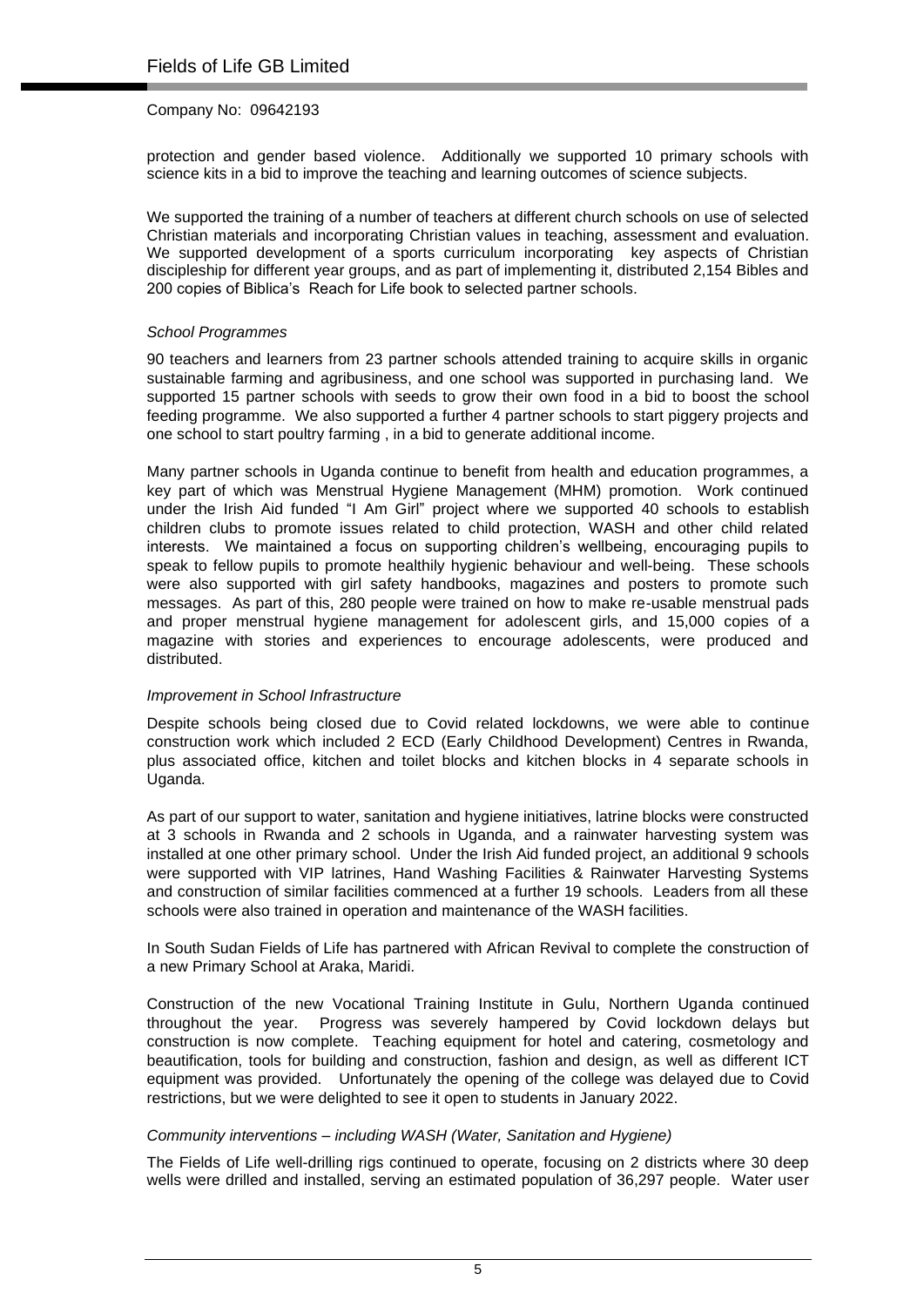committees in all 30 communities were trained in operation and maintenance, in order to strengthen the community based management and support systems of water sources.

Fields of Life continues to promote Village Savings and Loans Associations (VSLA) and formed and supported 19 Village Savings and Loans Associations and 65 trained Community Based Trainers. Additionally, the "I Am Girl" project works with a number of different community groups, and we gave refresher training to 280 men from 40 different groups who work to advocate for child rights, especially girls, and raise awareness about gender-based violence in their communities.

### *Covid-19 Emergency Response*

Fields of Life ran appeals to raise additional funds to help address issues arising from the Covid-19 pandemic and associated lockdowns in Uganda and Rwanda. The emergency response work included supporting 140 vulnerable households (approximately 700 people) in Uganda with food rations. To support education, 23,434 primary & secondary pupils were provided with home-study materials and we facilitated 191 teachers to help learners use these materials more effectively. 1400 sponsored children were given a solar lamp to aid them to study at home at night, and we organised 13 talk shows on local FM Radio Stations to adequately prepare parents and caregivers on how best to support their children with self-study materials while at home. Additionally, we assisted our partner schools to pay the salary of 468 teachers thus ensuring they were available to work when schools reopened. To help with the economic hardship caused by lockdowns, we supported families of sponsored children with 1,372 piglets and 571 local female goats and conducted a piggery training for selected beneficiaries.

During the most severe lockdown, Fields of Life once again set up a call centre in the Kampala office to be able to call different local partners. This allowed staff to better understand the Covid-19 lockdown situation in the local communities in Uganda and to dispense relevant guidance on preventive/sanitation measures.

### *Teams*

We normally have a number of Short Term Mission Teams visiting different supported schools across Uganda each summer. Many of these maintain links with the school and have provided funding for some of the projects mentioned above. Unfortunately, due to the Covid pandemic, no Short Term Mission Teams were able to travel in 2020 or 2021.

### **Financial review**

### Income and expenditure

Income for the year was £13,528 compared to the 12 Months previous at £45,968. Total expenditure decreased to £134,222 (previous 12 Months £139,639) and gross expenditure on Charitable Activities increased to £133,206 (previous 12 Months: £113,865). The amount of money spent on charitable activities represented 99% (previous 12 Months: 82%) of total expenditure .

All restricted funds held by Fields of Life GB are dispersed to projects in East Africa and where the funding is collected over more than one accounting year, it is common for the initial year to have a surplus and the subsequent year to show a deficit. The net position for each specific fund across multiple accounting periods will be zero. (i.e. any deficit is met from accumulated fund balances).

Detailed day to day management of the Charity endeavours to keep the costs as low as possible without compromising the output and quality of the activities. Gift-in-kind office accommodation and associated costs are provided by the generosity of donors in Sittingbourne, Kent.

### **Reserves**

There are two categories of reserves: restricted and unrestricted funds.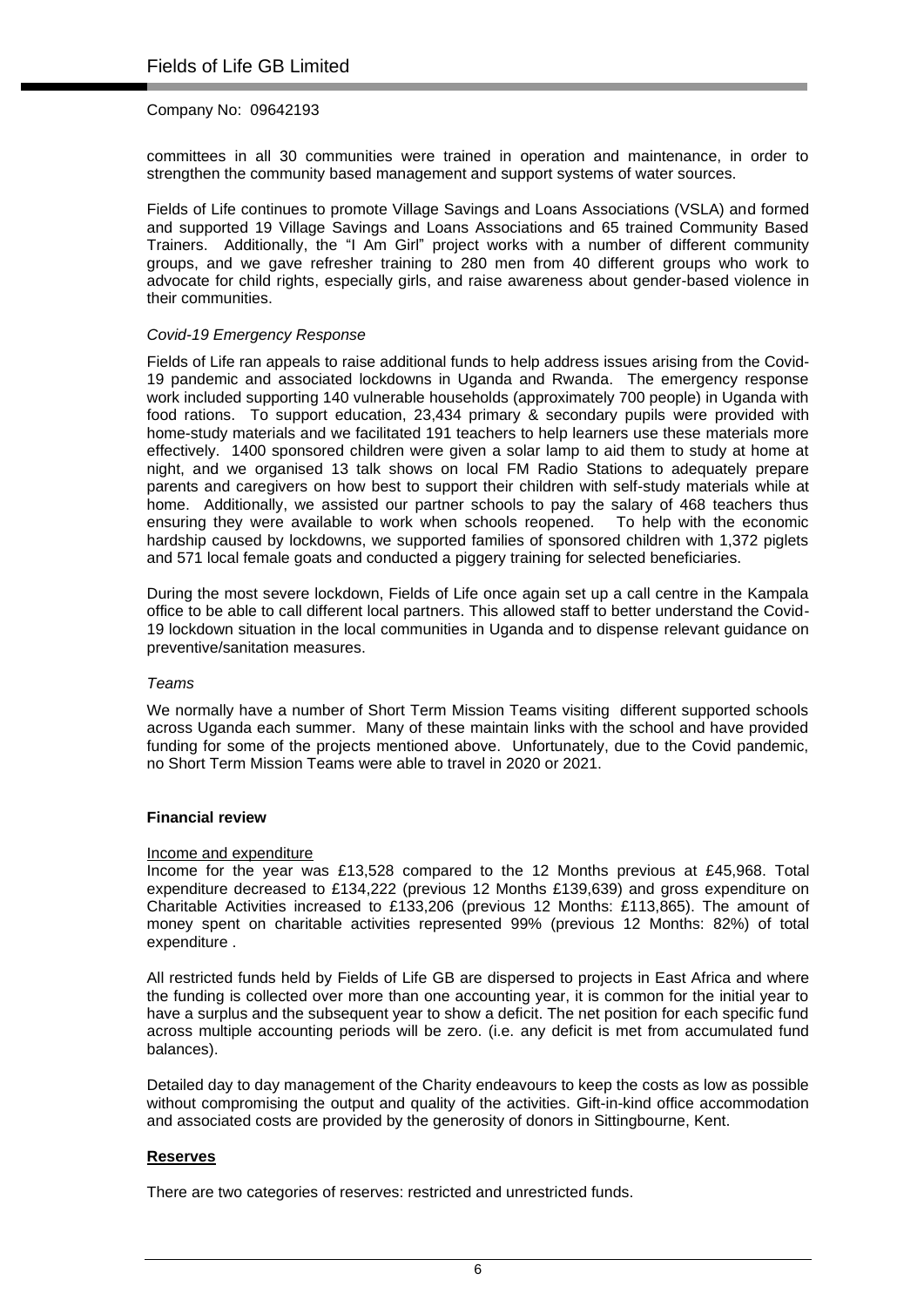*Restricted funds* are funds subject to specific conditions imposed by donors. At the end of the year the total restricted funds were £40,852 (previous 12 Months: £162,646).

*Unrestricted funds* at year end were £6,691 (previous 12 Months: £5,591).

The Board of Trustees reviews the reserves at every meeting. The policy is for three to twelve months of operational costs to be held in total across funds restricted for operational cost and unrestricted funds.

### **Going Concern**

The Directors believe there are no material uncertainties that cast significant doubt about the company's ability to continue as a going concern and the financial statements have been prepared on this basis. The Trustees have considered this in the knowledge that on the 30th January 2020, the World Health Organisation (WHO) announced Coronavirus as a global health emergency and on the 11th March 2020, it announced that Coronavirus was a global pandemic.

### **Trustees**

The Trustees who served during the year and since the year end are listed on page 2.

### **Structure, Governance and Management**

#### Governing Document

Fields of Life GB Limited is a charitable company limited by guarantee governed by its Memorandum and Articles of Association dated 16<sup>th</sup> June 2015.

### Organisational structure and decision making

The company is governed by a Board of Directors. The Board meets quarterly with additional meetings called if necessary. Owing to the significant drop in income at the end of FY 19-20, and the difficulties posed by the Coronavirus pandemic, the Board decided to align with the Fields of Life Trust company in Northern Ireland. Throughout the 2020-21 year, Board meeting have been held jointly with that of the Fields of Life Trust company in Northern Ireland.

Board members who are non-executive, represent a diverse range of relevant experience including finance, business, public relations All directors give of their time freely and no director received remuneration during the year.

### Appointment of Trustees

Fields of Life Trust continues to review and expand its Board membership to ensure the necessary professional expertise, requisite skillsets and gender balance is in place. Any prospective candidates sit on the Board on an ex-officio basis or a sub-committee for a period of time. If appointment is subsequently recommended by the existing Trustees, the candidates will be formally invited to join the Board and inducted accordingly.

### **Staff and Trustee Changes**

Raymond Mulligan resigned June 2021

Richard Spratt (CEO) left Fields of Life at the end of August 2020.

Geoff Andrews joined as new CEO at start of November 2020. After a number of months in the role, the trustees and Geoff mutually agreed for Geoff to step down at the end of August 2021. Tony Gaston, Director of Fundraising and Development, was appointed CEO in September 2021.

### Trustee induction and training

Through membership of the Board, Trustees have oversight and develop their knowledge of all of Fields of Life GB Ltd's key activities. Trustees also meet with Fields of Life staff members when possible, and receive appropriate regulatory and governance advice and training.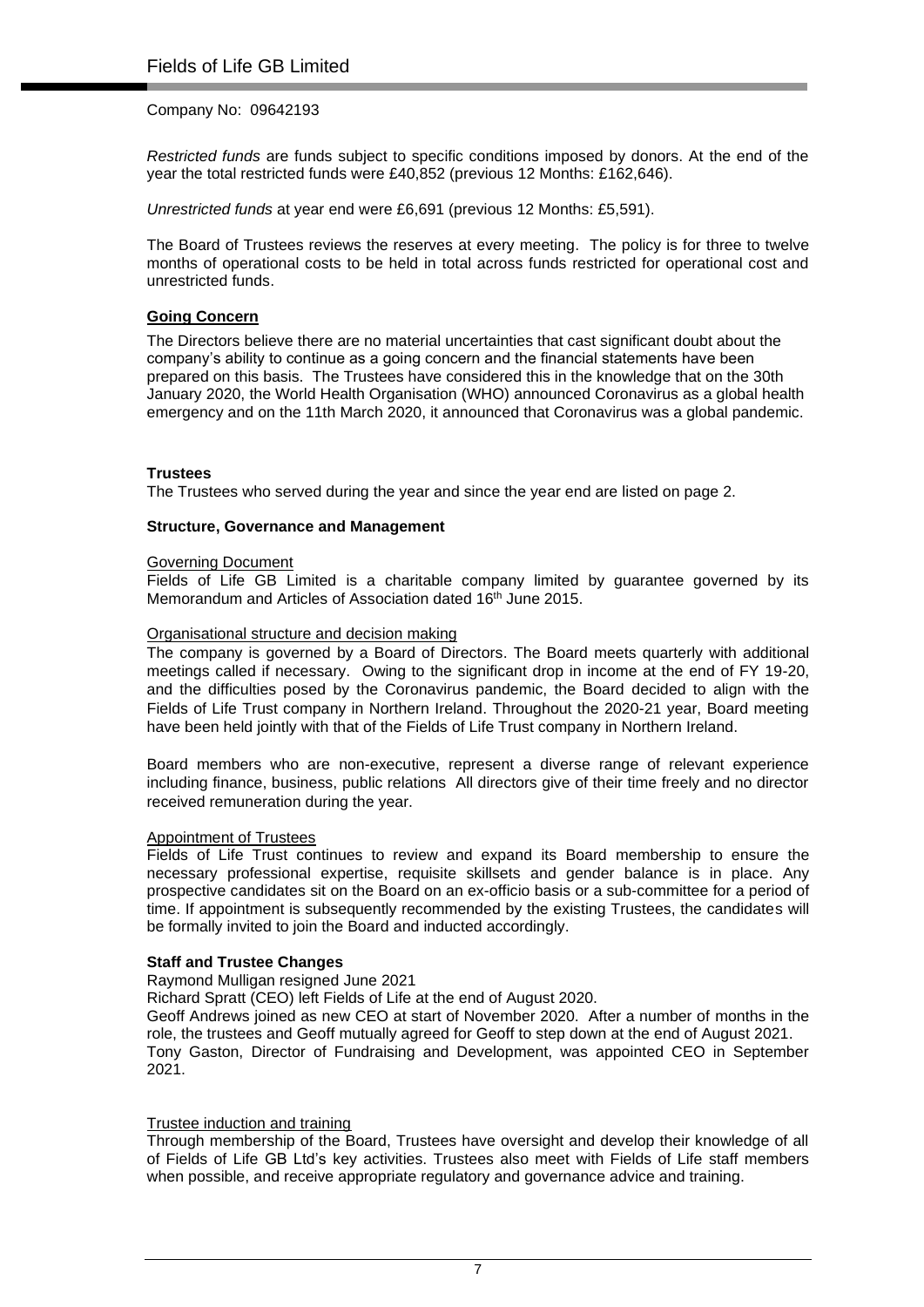The Board delegates the day to day management of the company to the Chief Executive Officer who is supported by a senior leadership team comprising senior staff.

### Organisational development

The organisation has continued to use the cloud-based donor care system, Chariteer, and the Xero finance software. A decision was taken to replace Chariteer with Salesforce CRM, and work has been ongoing to transfer data to Salesforce and to train staff in its use. Salesforce has now become our main donor care system. Fields of Life continues to use Microsoft 365 and associated apps as its main productivity software.

### Pay policy for staff

Fields of Life GB has had no directly employed staff this reporting year, with all work being managed by staff of Fields of Life Trust (Northern Ireland).

The Board of Directors, who are the Charity's Trustees, have overall oversight of the activities of the Charity. The board have delegated responsibility to a Finance and Personnel subcommittee for considering, and where relevant, approving any pay increases for all staff. All staff salaries are compared with the NICVA (Northern Ireland Community and Voluntary Association) NJC payscales thus ensuring they are sectorally benchmarked and relevant to this jurisdiction. Consideration has also been given to cost of living differential for Fields of Life GB employees.

### Risk Management

The Board of Directors along with the CEO have overall responsibility for Fields of Life GB risk management procedures. A formal process is in place which includes the development and annual review of a comprehensive risk register identifying and putting appropriate control measures in place for the management of key organisational risks.

The risks are assessed on the likelihood of occurrence and the subsequent potential impact on the organisation should they occur. The risk register is subject to annual review by the Board of Trustees and more frequently, if required. Key risks identified (with mitigation measures in place) include:

- Accident to overseas volunteer in East Africa.
- Child protection/safeguarding issues in Fields of Life supported projects in East Africa.
- Lack of staff capacity at Fields of Life HQ.
- Loss of key personnel.
- Inability to take advantage of a key funding opportunity.

Other key controls used by the Charity include:

- Formal agendas for regular Board meetings with minutes recorded and action points noted;
- Strategic planning (movement wide) every 3-5 years from which operational work plans are developed;
- Robust financial management include budgeting and presentation of management accounts to Board meetings scrutinised against agreed budgets;
- Clearly defined organisational structure and lines of reporting;
- Requisite policies and procedures in place which are reviewed regularly;
- Strong, credible professional legal and accounting advice is in place;
- Only funds raised are delivered to East African projects and with reserves policy in place there is minimal risk of funds running into deficit;
- Reserves Policy in place.

### **Related party Relationships**

Fields of Life GB is closely associated with Fields of Life Trust (Northern Ireland), Fields of Life East Africa (Uganda), Fields of Life Trust Limited (Republic of Ireland), and Fields of Life USA.

Fields of Life Trust (Northern Ireland) known by the organisation as 'Fields of Life International' has entered into a Memorandum of Understanding with Fields of Life GB Limited, Fields of Life Trust Limited (Republic of Ireland), Fields of Life USA and h Fields of Life East Africa (Uganda).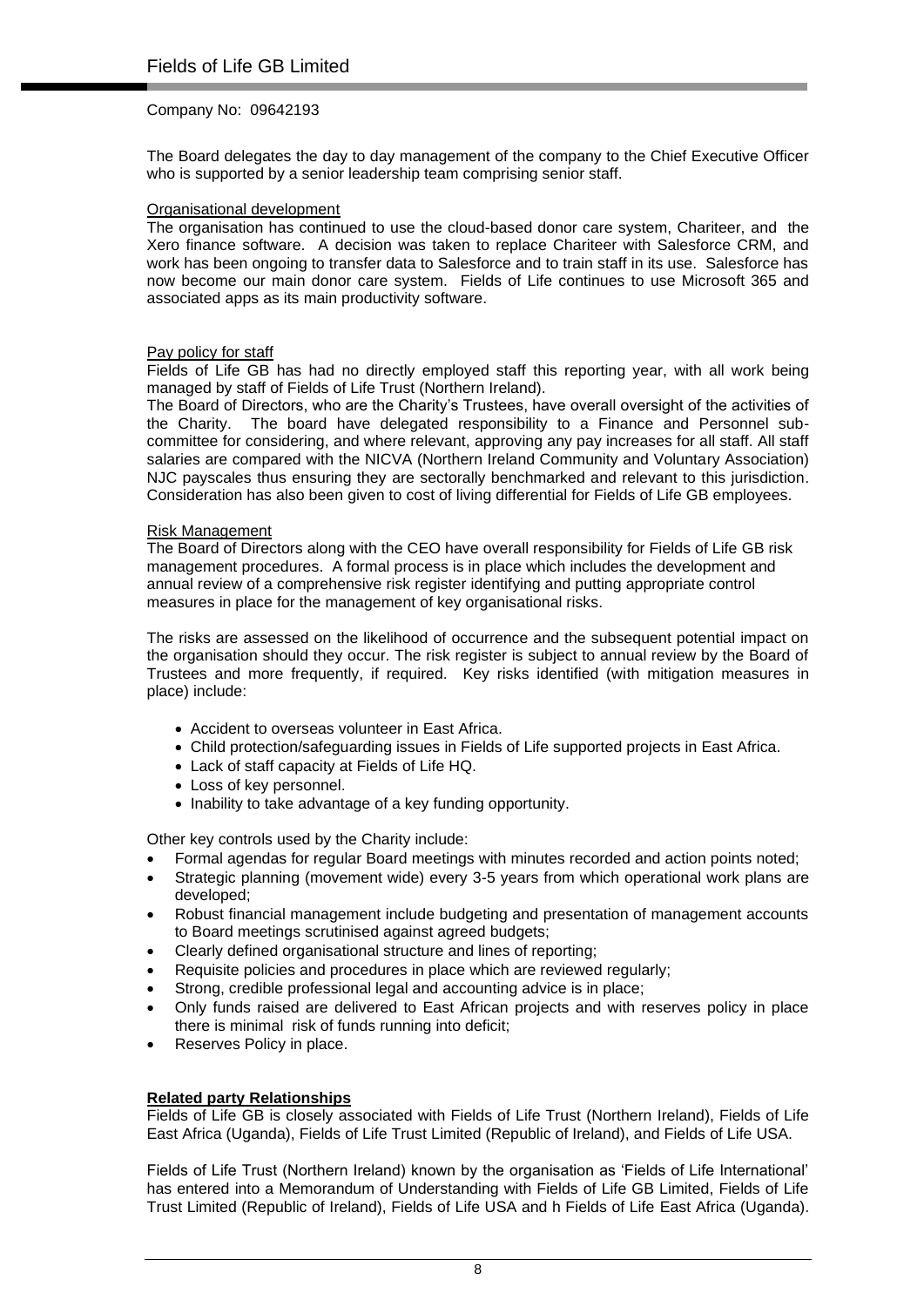Either the Chair or a nominated Director from each of the related parties is invited to take a seat on the board of Fields of Life International thus formally incorporating the views from the various related parties and inputting into overall organisational wide vision, ethos and strategy.

The Memorandum of Understanding stipulates that the CEO employed by Fields of Life Trust (Northern Ireland) is deemed the 'International CEO' with formal delegated authority, via the agreement, from the various boards to manage all staff in the related parties.

### Plans for Future Periods

A new 5 year strategic plan was worked on and drafted, which was due to start from July 2021. However, due to the change in the CEO, the trustees decided not to formally launch a new strategic plan now, but rather wait until a new CEO is in place. Some of the work done in developing the new strategy plan – such as the amended vision and mission statements stated above – are now in place, but we continue to operate in line with the existing strategic plan launched in April 2017, focusing around 4 priority areas of:

- Investing in Young People
- Promoting Health & Well Being
- Creating Opportunities
- Growing the Family

### Trustees' responsibilities in relation to the financial statements

The Charity Trustees (who are also the directors of Fields of Life GB Limited for the purposes of company law) are responsible for preparing a Trustees' annual report and financial statements in accordance with applicable law and United Kingdom Accounting Standards (United Kingdom Generally Accepted Accounting Practice).

Company and charity law requires the Trustees to prepare financial statements for each financial period which give a true and fair view of the state of affairs of the Charity and of its financial position at the end of that period. In preparing these financial statements, the Trustees are required to:

- (1) Select suitable accounting policies and apply them consistently;
- (2) Make judgments and estimates that are reasonable and prudent;
- State whether applicable accounting standards have been followed subject to any departures disclosed and explained in the financial statements; and
- Prepare the financial statements on the going concern basis unless it is inappropriate to presume that the Charity will continue in operation.

The Trustees have overall responsibility for ensuring that the Charity has an appropriate system of controls, financial and otherwise. They are also responsible for keeping proper accounting records which disclose with reasonable accuracy at any time the financial position of the Charity and to enable them to ensure that the financial statements comply with the Companies Act 2006. They are also responsible for safeguarding the assets of the Charity and hence for taking reasonable steps for the prevention and detection of fraud and other irregularities.

### Approval

This report was approved by the Trustees, and signed on its behalf.

Mr Dolway Johnston Date  $1513122$ ,

**Secretary**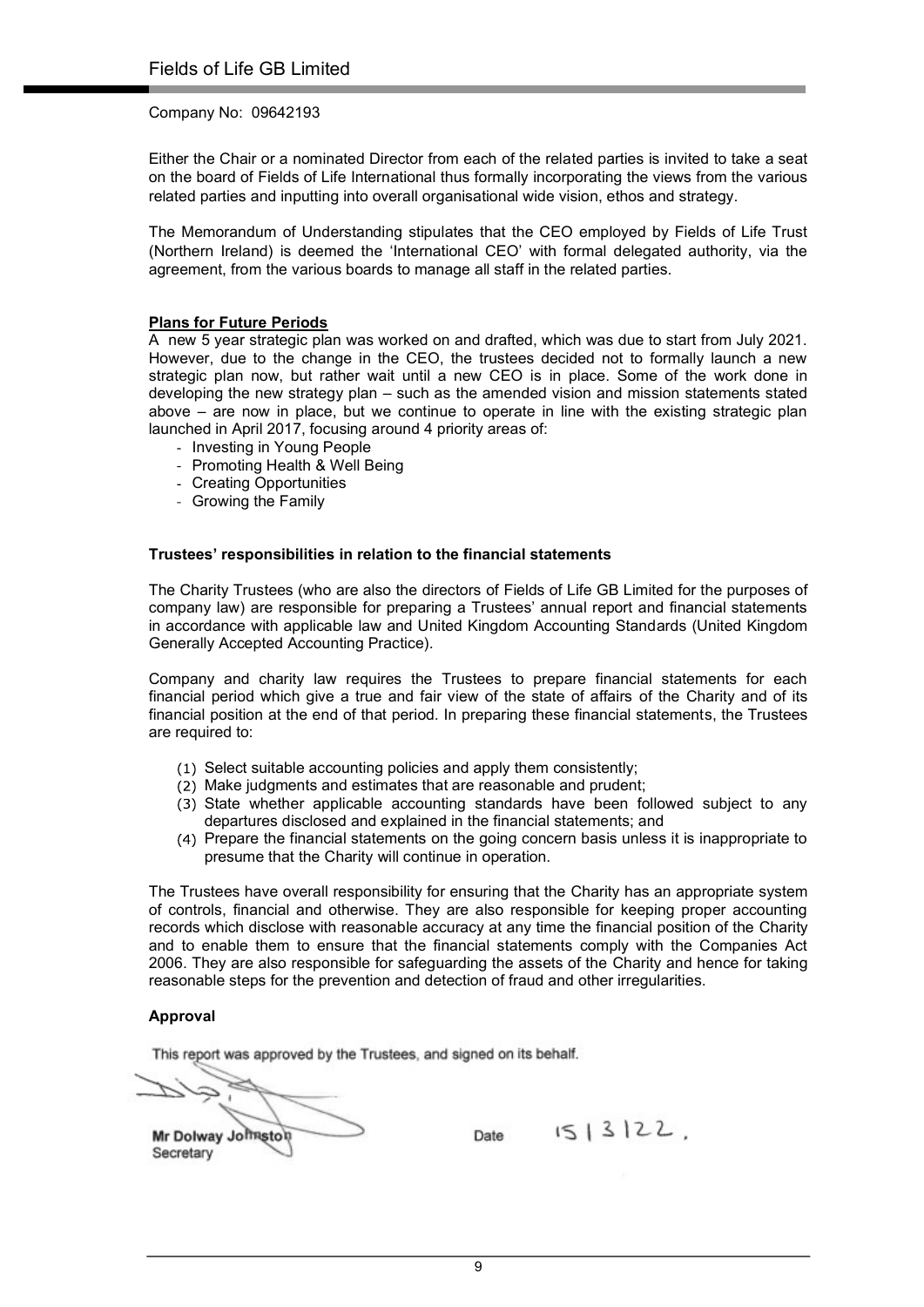### Fields of Life GB Ltd Company Limited by Guarantee INDEPENDENT EXAMINER'S REPORT TO THE MEMBERS OF FIELDS OF LIFE GB LTD Year Ended 30 June 2021

I report on the financial statements of the charity for the year ended 30 June 2021, which are set out on pages 11 to 20.

### Respective responsibilities of trustee and examiner

The charity's trustee, who are also the directors of Fields of Life GB Limited for the purposes of company law, are responsible for the preparation of the financial statements. The trustees consider that an audit is not required for this year under section 144(2) of the Charities Act 2011 (the 2011 Act) and that an independent examination is needed.

Having satisfied myself that the charity is not subject to audit under company law and is eligible for independent examination, it is my responsibility to:

(i) examine the financial statements under section 145 of the 2011 Act;

(ii) to follow the procedures laid down in the general Directions given by the Charity Commission under section 145(5)(b) of the 2011 Act; and

(iii) to state whether particular matters have come to my attention.

### **Basis of independent examiner's report**

My examination was carried out in accordance with the general Directions given by the Charity Commission. An examination includes a review of the accounting records kept by the charity and a comparison of the financial statements presented with those records. It also includes consideration of any unusual items or disclosures in the financial statements, and seeking explanations from you as trustees concerning any such matters. The procedures undertaken do not provide all the evidence that would be required in an audit and consequently no opinion is given as to whether the financial statements present a 'true and fair view' and the report is limited to those matters set out in the next statement.

### Independent examiner's statement

In connection with my examination, no matter has come to my attention:

a) which gives me reasonable cause to believe that in any material respect the requirements:

(i) to keep accounting records in accordance with section 386 of the Companies Act 2006; and

(ii) to prepare financial statements which accord with the accounting records, comply with the accounting

requirements of section 396 of the Companies Act 2006 and with the methods and principles of the Statement of Recommended Practice: Accounting and Reporting by Charities

have not been met or

(b) to which, in my opinion, attention should be drawn in order to enable a proper understanding of the financial statements to be reached.

 $Jugrank$   $Z_1|z|z_0z_2$ 

Lowry Grant FCCA For, and on behalf of, **PKF-FPM Accountants Limited** Unit 1, Building 10 **Central Park** Mallusk Co Antrim **BT36 4FS** Dated: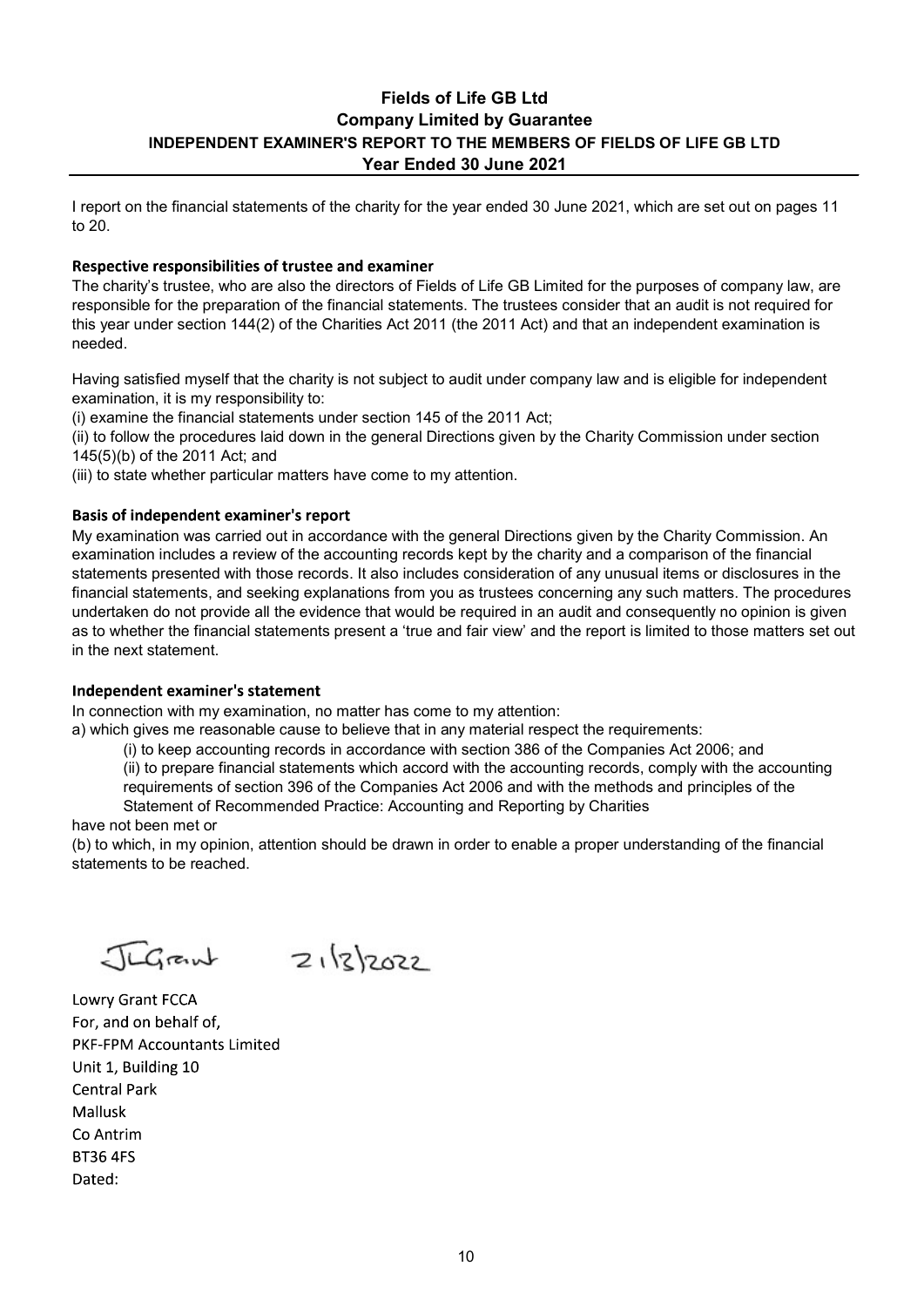### **Fields of Life GB Ltd Company Limited by Guarantee Statement of Financial Activities (incorporating an income and expenditure account) Year Ended 30 June 2021**

|                                                                | <b>Notes</b> | <b>Unrestricted</b><br>£ | <b>Restricted</b><br>£ | <b>Total Funds</b><br>2021<br>£ | <b>Total Funds</b><br>2020<br>£ |
|----------------------------------------------------------------|--------------|--------------------------|------------------------|---------------------------------|---------------------------------|
| Income and endowments from:                                    |              |                          |                        |                                 |                                 |
| Donations and legacies                                         | $\mathbf{2}$ | 847                      | 12,681                 | 13,528                          | 45,968                          |
| Other trading activities                                       |              |                          |                        |                                 |                                 |
| <b>Total Income and endowments</b>                             |              | 847                      | 12,681                 | 13,528                          | 45,968                          |
| <b>Expenditure on:</b>                                         |              |                          |                        |                                 |                                 |
| <b>Charitable Activities</b>                                   | 3            |                          | (133, 206)             | (133, 206)                      | (113, 865)                      |
| Raising Funds                                                  | 4            | (838)                    |                        | (838)                           | (25, 448)                       |
| Other                                                          |              | (178)                    |                        | (178)                           | (326)                           |
| <b>Total Expenditure</b>                                       |              | (1,016)                  | (133, 206)             | (134, 222)                      | (139, 639)                      |
| Net income / (expenditure) for the<br>year before transfers    |              | (169)                    | (120, 525)             | (120, 694)                      | (93, 671)                       |
| Transfers between funds                                        |              | 1,269                    | (1,269)                |                                 |                                 |
| Net movement in funds                                          |              | 1,100                    | (121, 794)             | (120, 694)                      | (93, 671)                       |
| <b>Reconciliation of funds:</b><br>Total funds brought forward |              | 5,591                    | 162,646                | 168,237                         | 261,908                         |
| <b>Total Funds Carried Forward</b>                             | 10           | 6,691                    | 40,852                 | 47,543                          | 168,237                         |

All income derives from continuing activities, therefore no statement of recognised gains or losses is given.

The notes on pages 14 to 20 form part of these financial statements.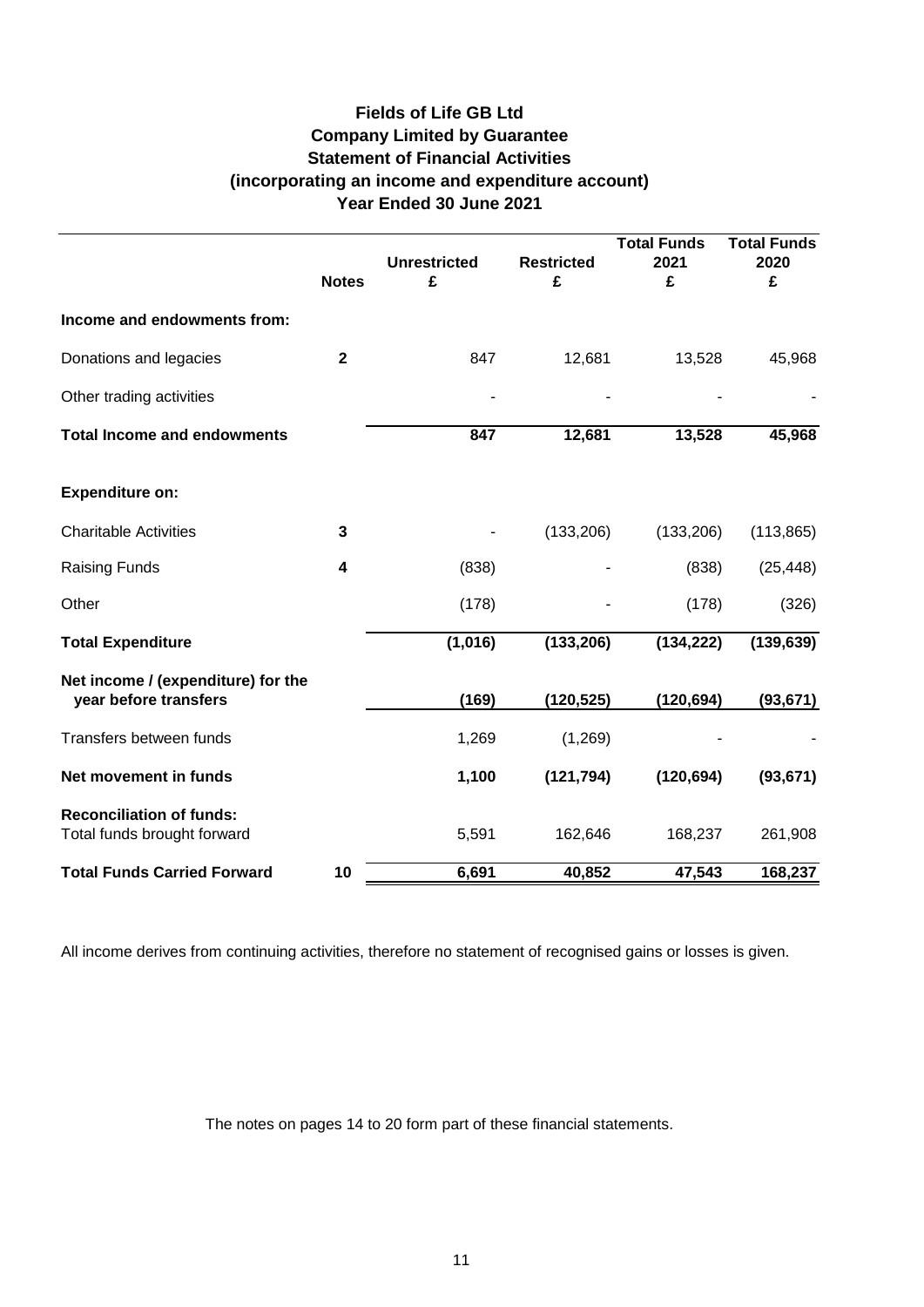### Fields of Life GB Ltd Balance Sheet Year Ended 30 June 2021 Company Limited by Guarantee

| <b>Fields of Life GB Ltd</b><br><b>Company Limited by Guarantee</b><br>Year Ended 30 June 2021 | <b>Balance Sheet</b><br><b>Note</b> | 2021   | 2020      |
|------------------------------------------------------------------------------------------------|-------------------------------------|--------|-----------|
| <b>Fixed Assets</b>                                                                            |                                     | £      | £         |
| Tangible assets                                                                                |                                     |        |           |
| <b>Current Assets</b><br>Debtors                                                               |                                     |        |           |
| Cash at bank and in hand                                                                       |                                     | 47,543 | 211,909   |
|                                                                                                |                                     | 47,543 | 211,909   |
| Creditors: amounts falling due within one year                                                 | $\overline{7}$                      |        | (43, 672) |
| <b>NET CURRENT ASSETS</b>                                                                      |                                     | 47,543 | 168,237   |
| <b>NET ASSETS</b>                                                                              |                                     | 47,543 | 168,237   |
| Represented by:                                                                                |                                     |        |           |
| <b>Unrestricted Funds</b>                                                                      | 8                                   | 6,691  | 5,591     |
| <b>Restricted Funds</b>                                                                        | 9                                   | 40,852 | 162,646   |
|                                                                                                |                                     | 47,543 | 168,237   |

For the financial year in question the company was entitled to exemption under section 477 of the Companies Act 2006 relating to small companies.

No members have required the company to obtain an audit for its accounts for the year in question in accordance with section 476 of the Companies Act 2006.

The directors acknowledge their responsibility for complying with the requirements of the Act with respect to accounting records and for the preparation of accounts.

These accounts have been prepared in accordance with the provisions applicable to the companies subject to the small companies' regime.

These financial statements were approved by the members of the committee and authorised for issue and are signed on their behalf by:

LOUIS BROWN

**Director** 

Company Registration Number 09642193

The notes on pages 14 to 20 form part of these financial statements.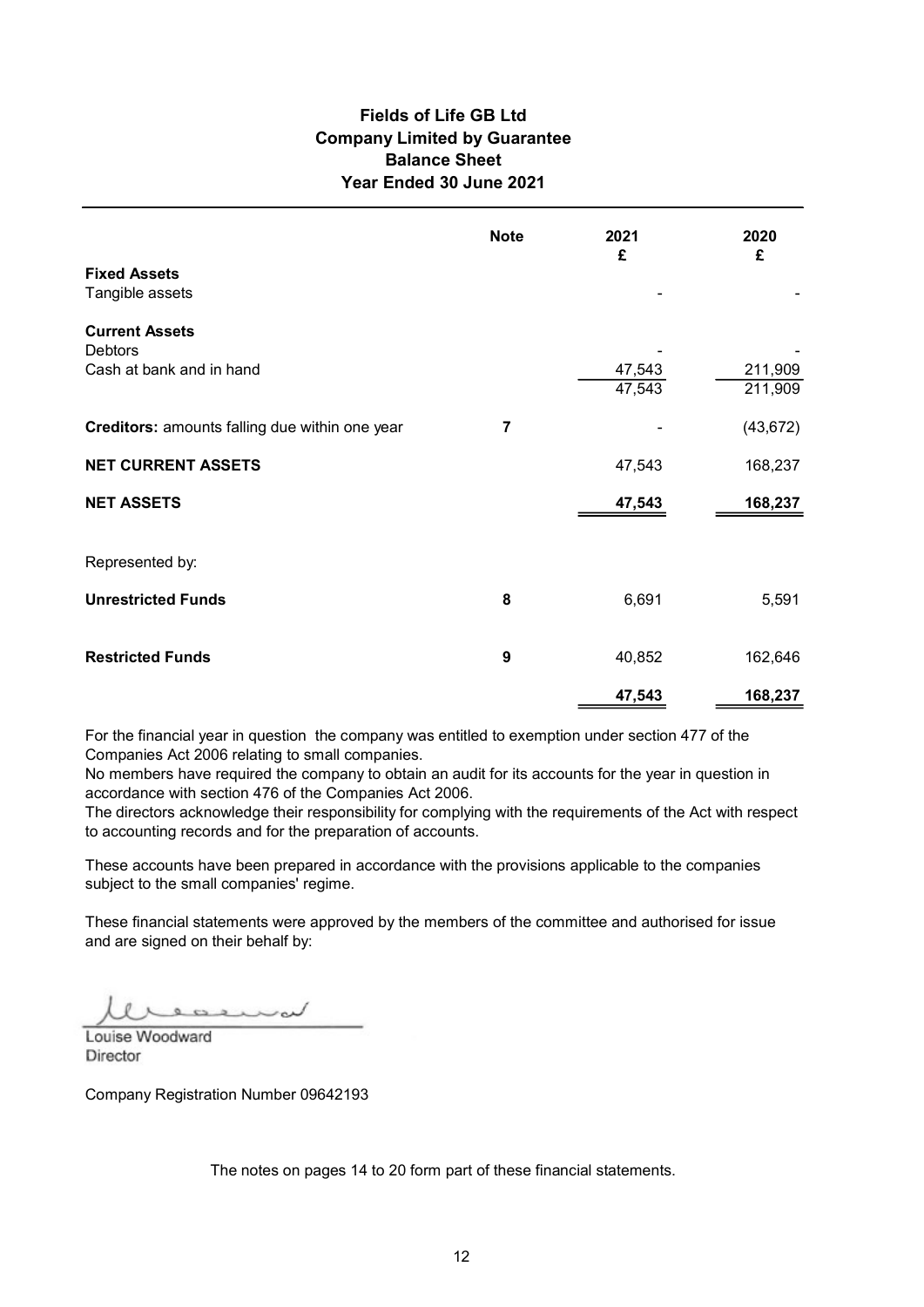### **Fields of Life GB Ltd Company Limited by Guarantee Statement of Cashflow Year Ended 30 June 2021**

|                                                                 | <b>Note</b> | 2021<br>£  | 2020<br>£ |
|-----------------------------------------------------------------|-------------|------------|-----------|
| Cash (used) received in operating activities                    | 12          | (164, 366) | (52, 656) |
| Cash flows from investing activities<br><b>Bank Interest</b>    |             |            |           |
| Net cash flow from investing activities                         |             |            |           |
| Increase (decrease) in cash and cash equivalents<br>in the year |             | (164, 366) | (52,656)  |
| Cash and cash equivalents at beginning of period                |             | 211,909    | 264,565   |
| Cash and cash equivalents at end of period                      |             | 47,543     | 211,909   |

The notes on pages 14 to 20 form part of these financial statements.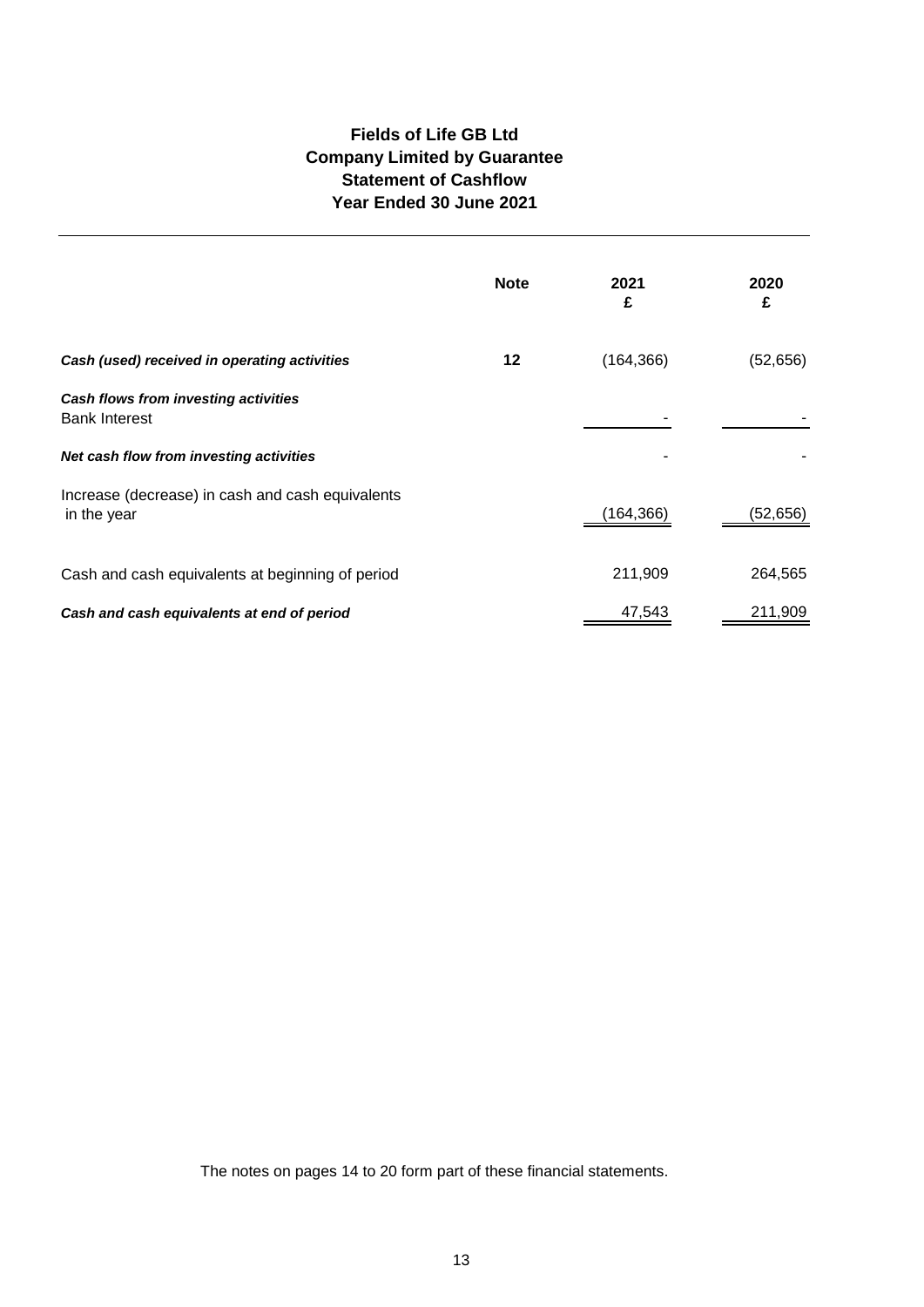### **Fields of Life GB Ltd Notes to the Financial Statements Year Ended 30 June 2021 Company Limited by Guarantee**

### **1 ACCOUNTING POLICIES**

The principal accounting policies adopted, judgements and key sources of estimation of uncertainty in the preparation of the financial statements are as follows:

### a) Basis of preparation

The financial statements have been prepared in accordance with Accounting and Reporting by Charities: Statement of Recommended Practice applicable to charities preparing their accounts in accordance with the Financial Reporting Standard applicable in the UK and Republic of Ireland (FRS 102) (effective 1 January 2019) - (Charities SORP (FRS 102)), the Financial Reporting Standard applicable in the UK.

### b) Fund Accounting

General funds are unrestricted funds which are available for use at the discretion of the Trustees in furtherance of the general objectives of the Charity and which have not been designated for other purposes.

General funds may be transferred to designated funds where the Trustees wish to use these funds for a specific purpose. Such funds may be transferred back to general funds once the criteria for the designation have been met or are no longer applicable.

Restricted funds are funds which are to be used in accordance with specific restrictions imposed by donors or which have been raised by the Charity for particular purposes. The cost of raising and administering such funds are charged against the specific fund. The aim and use of restricted funds is set out in the notes to the financial statements. Restricted funds may only be transferred to general or designated funds once the criteria for restriction have been discharged or no longer apply.

### c) Income Recognition Policies

Items of income are recognised and included in the accounts when all of the following criteria are met:

- **•** The charity has entitlement to the funds;
- **•** Any performance conditions attached to the item of income has been met or are fully within the control of the charity;
- **•** There is sufficient certainty that receipt of the income is considered probable; and
- **•** The amount can be measured reliably.

### d) Donated services and facilities

In accordance with the Charities SORP (FRS 102), the general volunteer time of supporters is not recognised.

### e) Interest Receivable

Interest on funds held on deposit is included when receivable and the amount can be measured reliably by the Charity; this is normally upon notification of the interest paid or payable by the Bank

### f) Expenditure and irrecoverable VAT

Expenditure is recognised once there is a legal or constructive obligation to make a payment to a third party, it is probable that settlement will be required and the amount of the obligation can be measured reliably. Expenditure is classified under the following activity headings:

- **•** Expenditure on charitable activities includes the costs of implementing our work and activities undertaken to further the purposes of the charity and their associated support costs
- **•** Cost of Raising Funds
- **•** Other expenditure represents those items not falling into any other heading

Irrecoverable VAT is charged as a cost against the activity for which the expenditure was incurred.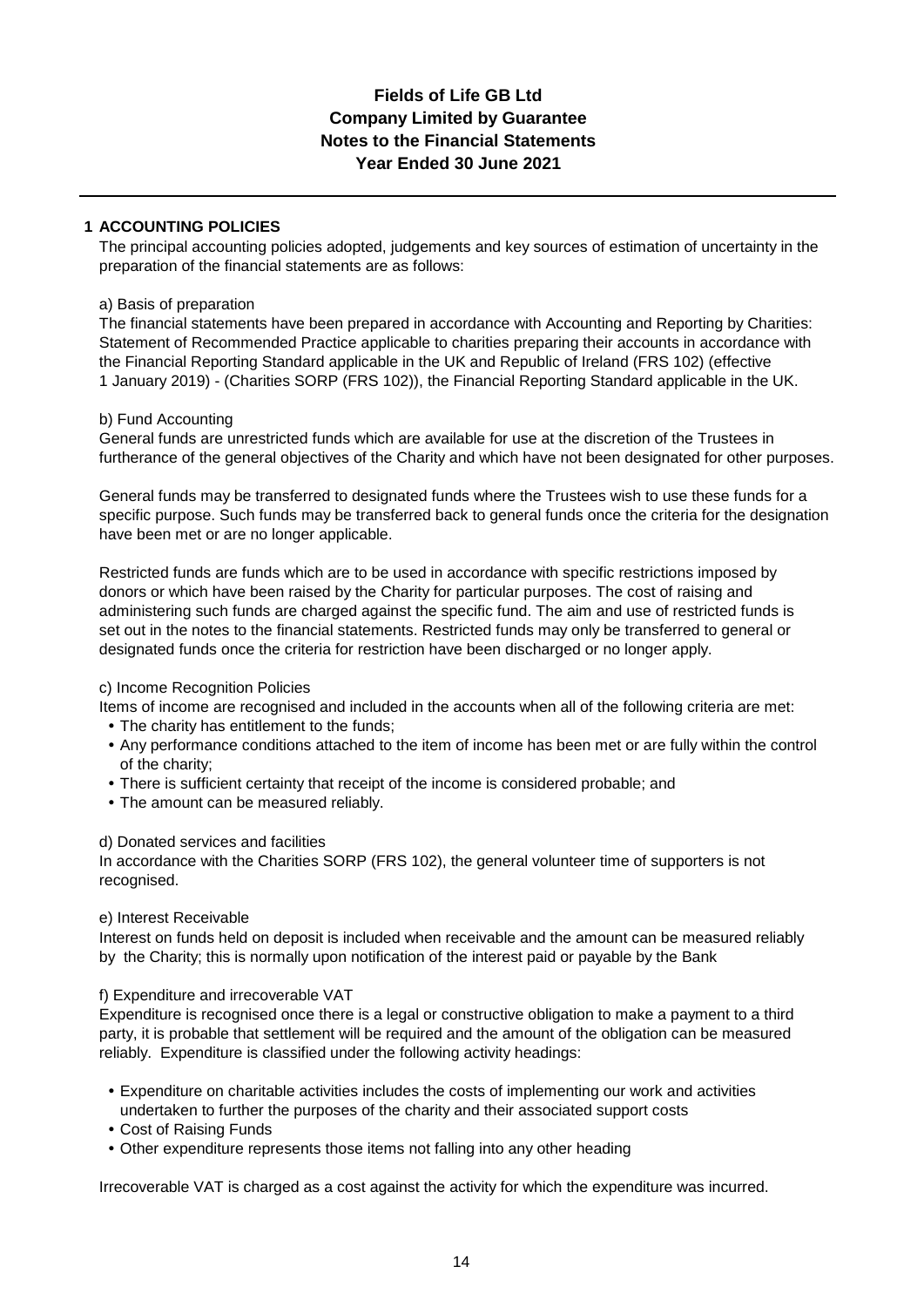### **Fields of Life GB Ltd Company Limited by Guarantee Notes to the Financial Statements Year Ended 30 June 2021**

### **1 ACCOUNTING POLICIES (continued)**

### g) Preparation of the accounts on a going concern basis

At the time of approving the accounts, the Trustees have a reasonable expectation that the Charity has adequate resources to continue in operational existence for the foreseeable future. Thus the Trustees continue to adopt the going concern basis of accounting in preparing the accounts.

The Trustees have considered this in the knowledge that on the 30th January 2020, the World Health Organisation (WHO) announced Coronavirus as a global health emergency and on the 11th March 2020, it announced that Coronavirus was a global pandemic.

### h) Allocation of support costs

Support costs are those functions that assist the work of the charity but do not directly undertake charitable activities. Support costs include back office costs, finance, personnel, payroll and governance costs which support the charity's programmes and activities. These costs have been allocated between cost of raising funds and expenditure on charitable activities.

### i) Cash at bank and in hand

Cash at bank and cash in hand includes cash and short term highly liquid investments with a short maturity of three months or less from the date of acquisition or opening the deposit or similar account

### j) Debtors

Trade and other debtors are recognised at the settlement amount due after any trade discount offered. Prepayments are valued at the amount prepaid after taking account of any trade discount due.

### k) Creditors and Provisions

Creditors and provisions are recognised where the charity has a present obligation resulting from a past event that will probably result in the transfer of funds to a third party and the amount due to settle the obligation can be measured or estimated reliably. Creditors and provisions are normally recognised at their settlement amount after allowing for any trade discounts due.

### l) Financial instruments

The Company only has financial assets and financial liabilities of a kind that qualify as basic financial instruments. Basic financial instruments are initially recognised at transaction value and subsequently measured at their settlement value with the exception of bank loans which are subsequently measured at the carrying value plus accrued interest less repayments. The financing charge to expenditure is at a constant rate calculated using the effective interest method.

### m) Pensions

The company operates a defined contribution pension scheme. Contributions are charged in the statement of financial activities as they become payable in accordance with the rules of the scheme.

### n) Taxation

The company is a registered charity and the charitable tax exemptions are therefore being claimed to the extent that income and/or gains are applicable and applied to charitable purposes only. These exemptions will remain in place as long as income and expenditure is applied to charitable purposes only.

### Critical accounting estimates and judgements

In the application of the Charity's accounting policies, the Trustees are required to make judgements, estimates and assumptions about the carrying amount of assets and liabilities that are not readily apparent from other sources. The estimates and associated assumptions are based on historical experience and other factors that are considered to be relevant. Actual results may differ from these estimates.

The estimates and underlying assumptions are reviewed on an ongoing basis. Revisions to accounting estimates are recognised in the period in which the estimate is revised where the revision affects only that period, or in the period of the revision and future periods where the revision affects both current and future periods.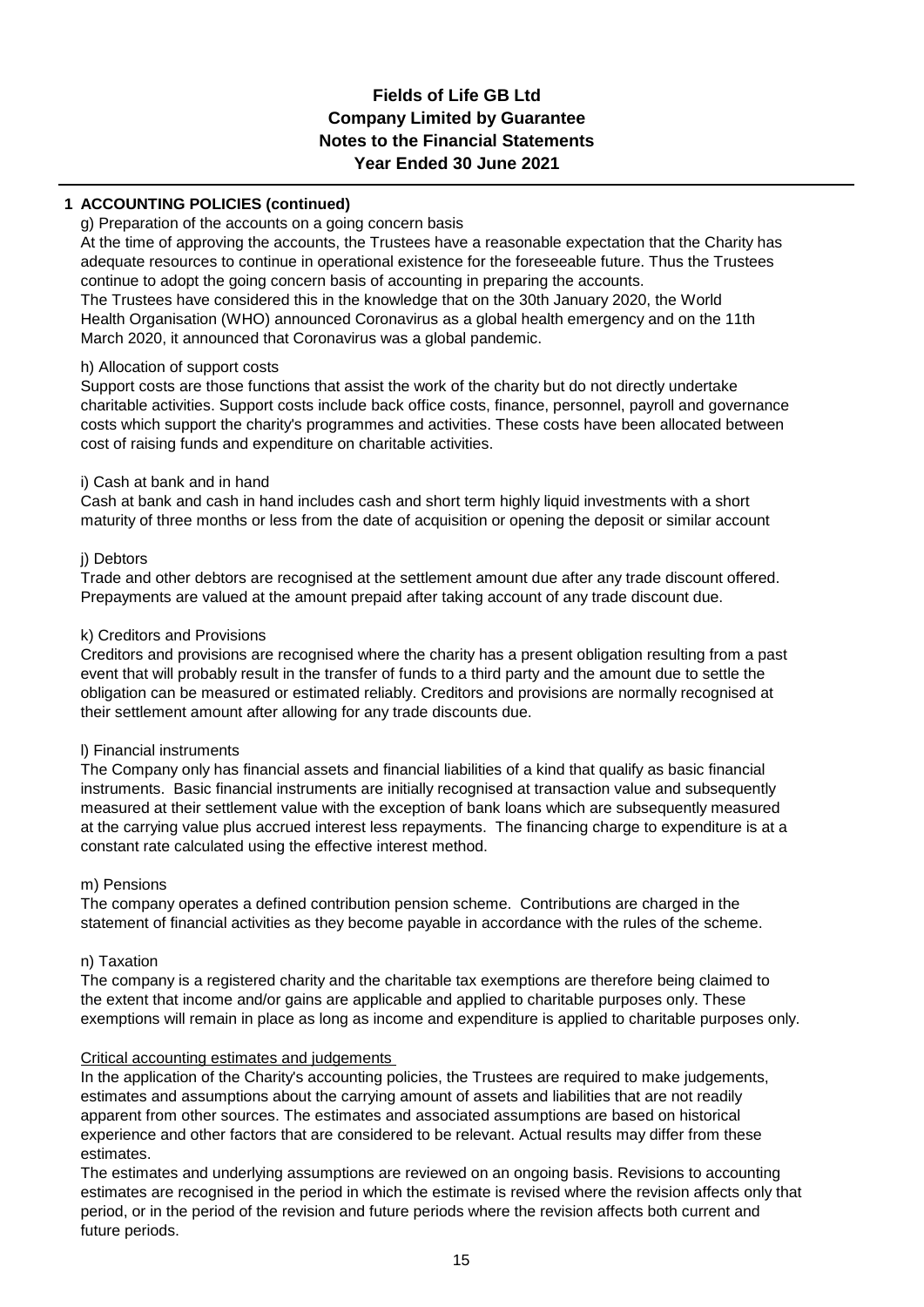### **Fields of Life GB Ltd Company Limited by Guarantee Notes to the Financial Statements Year Ended 30 June 2021**

### **2 Income from donations and legacies**

|                            | <b>Unrestricted</b>      | <b>Restricted</b> | <b>Total Funds</b><br>2021 | <b>Total Funds</b><br>2020<br>£ |
|----------------------------|--------------------------|-------------------|----------------------------|---------------------------------|
| Child Sponsorship          | $\overline{\phantom{0}}$ | 4,586             | 4.586                      | 3,661                           |
| <b>Regular Giving</b>      | 695                      | 955               | 1,650                      | 1,673                           |
| <b>General Fundraising</b> | 152                      | 2,140             | 2,292                      | 17,134                          |
| Major donor                | $\overline{\phantom{a}}$ | 5.000             | 5.000                      | 23,500                          |
|                            | 847                      | 12.681            | 13.528                     | 45,968                          |

Of the £45,968 received in the 12 months ending 30 June 2020, £2,797 was unrestricted funds and £43,171 was restricted funds.

### **3 Analysis of expenditure on charitable activities:**

|                               | <b>Unrestricted</b> | <b>Restricted</b> | <b>Total Funds</b><br>2021 | <b>Total Funds</b><br>2020 |
|-------------------------------|---------------------|-------------------|----------------------------|----------------------------|
|                               |                     |                   |                            | £                          |
| Child Sponsorship             |                     | 121,334           | 121,334                    | 84,590                     |
| Wells                         | -                   | 11.872            | 11.872                     | 6,300                      |
| Teams                         |                     | ٠                 |                            | 924                        |
| School Infrastructure         |                     |                   |                            | 3,848                      |
| Fundraising                   |                     | ۰                 |                            | 4,500                      |
| Direct Costs (see Note 6)     |                     |                   |                            | 11,745                     |
| Governance Costs (see Note 6) |                     |                   |                            | 1,958                      |
|                               |                     | 133.206           | 133,206                    | 113,865                    |

Of the £113,865 spent in the 12 months ending 30 June 2020, £13,703 was unrestricted funds and £100,162 was restricted funds.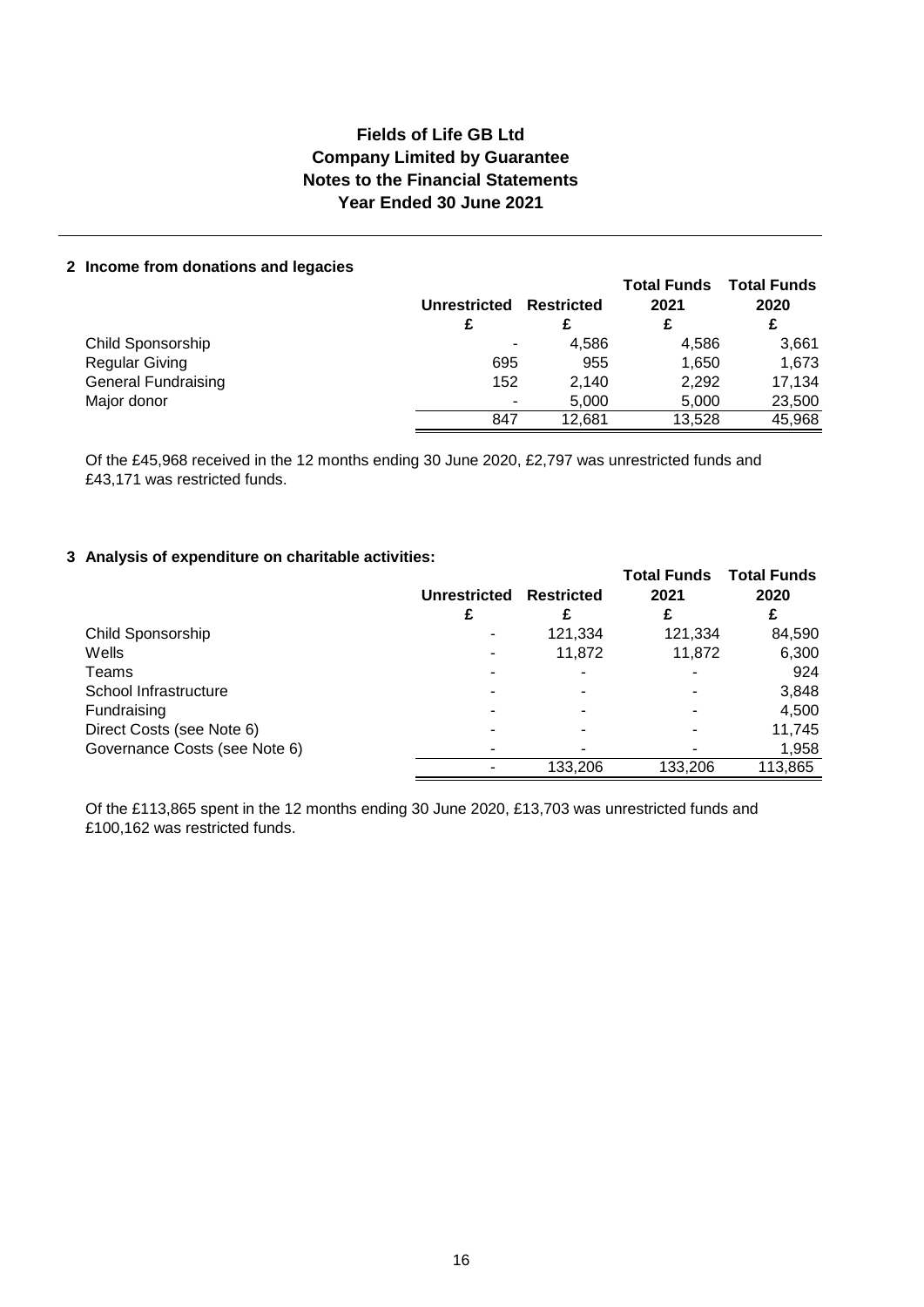### **Fields of Life GB Ltd Notes to the Financial Statements (cont) Year Ended 30 June 2021 Company Limited by Guarantee**

### **4 Analysis of expenditure on raising funds**

|                     |                   |      | <b>Total Funds Total Funds</b> |
|---------------------|-------------------|------|--------------------------------|
| <b>Unrestricted</b> | <b>Restricted</b> | 2021 | 2020                           |
|                     |                   |      |                                |
| 838                 | ۰                 | 838  | 25.448                         |
| 838                 |                   | 838  | 25.448                         |
|                     |                   |      |                                |

Of the £25,448 spent in the 12 months ending 30 June 2020, all was unrestricted funds

### **5 Analysis of direct costs:**

|                                | Raising      | <b>Charitable</b> | Governance   | <b>Total</b> | Total  |
|--------------------------------|--------------|-------------------|--------------|--------------|--------|
|                                | <b>Funds</b> | <b>Activity</b>   | <b>Costs</b> | 2021         | 2020   |
|                                | £            |                   |              | £            | £      |
| Staff cost                     |              |                   |              |              | 32,998 |
| <b>Other Staff Costs</b>       | ۰            |                   |              |              | 567    |
| <b>Other Activity costs</b>    | 356          |                   |              | 356          | 780    |
| Utilities - Telephone          | 194          | -                 | -            | 194          | 196    |
| Utilities - Internet/IT        | ٠            |                   |              |              | 249    |
| Insurance - Other              | 288          |                   |              | 288          | 537    |
| <b>Other Professional Fees</b> |              |                   |              |              | 3,824  |
|                                | 838          |                   |              | 838          | 39,151 |

### **6 Analysis of staff costs:**

|                                     | 2021 | 2020   |
|-------------------------------------|------|--------|
|                                     |      | £      |
| Salaries and Wages                  | ۰    | 22,323 |
| <b>Employers National Insurance</b> | ۰    | 8,344  |
| <b>Other Pension Costs</b>          | -    | 2,331  |
|                                     |      | 32,998 |
|                                     |      |        |

The average monthly number of employees was nil (2020: 1) and the average monthly number of employees during the year expressed as full time equivalents was as follows (including casual and part time staff):

|                                                                 | 2021          | 2.020         |
|-----------------------------------------------------------------|---------------|---------------|
| Average monthly number of full time equivalents employed by the | <b>Number</b> | <b>Number</b> |
| company during the year                                         |               |               |

No employees have emoluments in excess of £60,000.

Remuneration received in the year by the Charity's key management totalled nil (2020: £32,998). The Charity Trustees were not paid or received any other benefits from employment with the Charity in the year (2020: £nil). Expenses reimbursed during the year totalled nil. (2020: nil). No Charity Trustee received payment for professional or other services supplied to the charity (2020: £nil).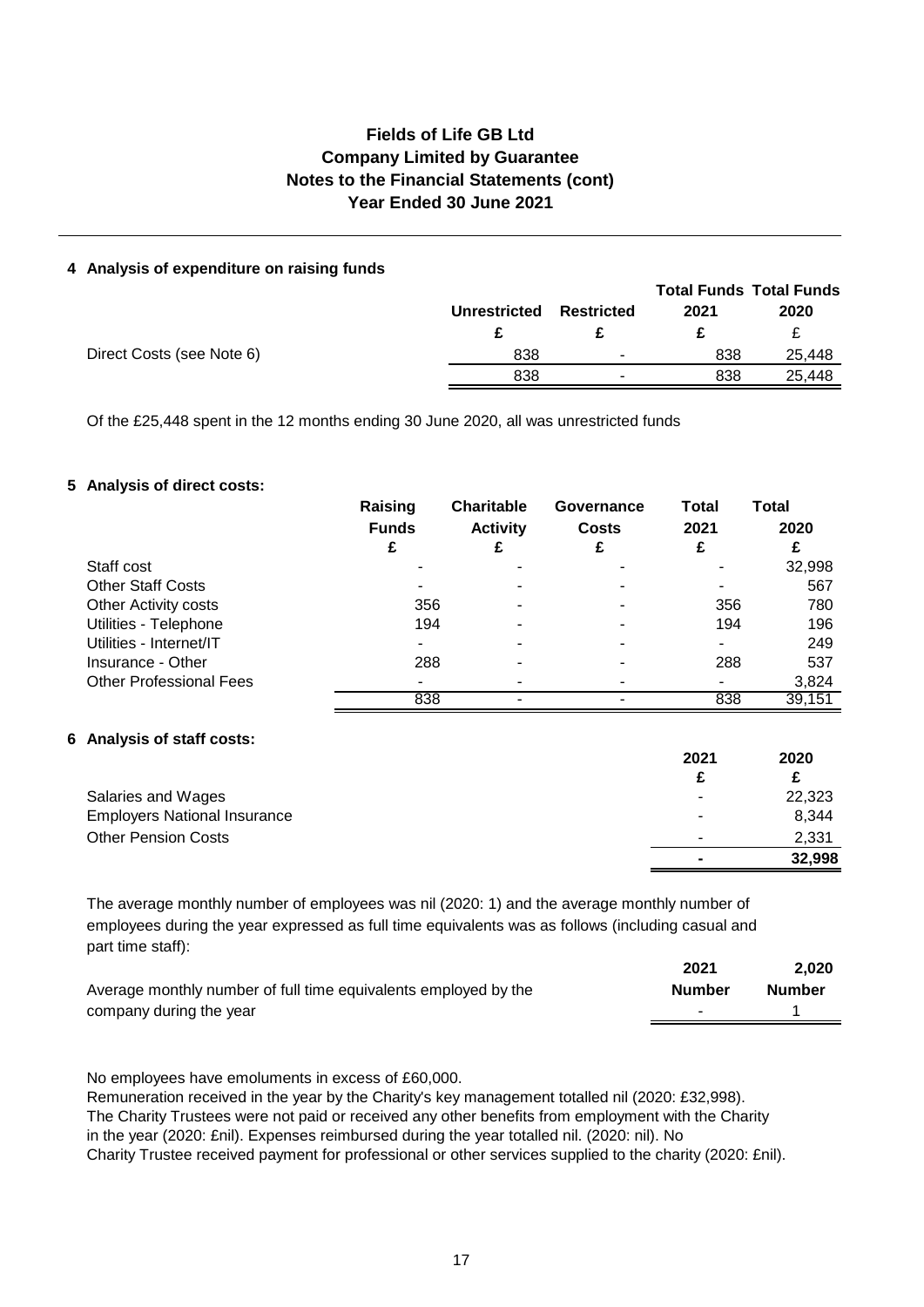### **Year Ended 30 June 2021 Fields of Life GB Ltd Company Limited by Guarantee Notes to the Financial Statements (cont)**

### **7 Creditors; amounts falling due within one year**

| Other creditors              |                |               |                    | 2021<br>£        | 2020<br>£<br>43,672 |
|------------------------------|----------------|---------------|--------------------|------------------|---------------------|
|                              |                |               |                    |                  | 43,672              |
| 8 Analysis of Movements in I | Opening        |               |                    |                  |                     |
|                              | <b>Balance</b> | <b>Income</b> | <b>Expenditure</b> | <b>Transfers</b> | <b>Transfers</b>    |
| <b>Unrestricted funds</b>    | £<br>5,591     | £<br>847      | £<br>(1,016)       | £<br>1,269       | £<br>6,691          |
| <b>Restricted funds</b>      |                |               |                    |                  |                     |
| Restricted funds - all funds | 162,646        | 12,681        | 133,206)           | 1,269            | 40,852              |
| Total                        | 168,237        | 13,528        | 134,222)           |                  | 47,543              |
|                              |                |               |                    |                  |                     |

### **9 Analysis of Movements in Restricted Funds**

|                   | Opening        |               |                    |                  |                  |
|-------------------|----------------|---------------|--------------------|------------------|------------------|
|                   | <b>Balance</b> | <b>Income</b> | <b>Expenditure</b> | <b>Transfers</b> | <b>Transfers</b> |
|                   | £              | £             |                    | £                | £                |
| Child Sponsorship | 120,958        | 4,586         | (121, 334)         | (459)            | 3,751            |
| School/Team Fund  | (1,790)        | 5,000         | ۰                  | 500)             | 2,710            |
| Water             | 27,907         | 2,837         | (11, 872)          | (284)            | 18,588           |
| Fundraising       | -              | ۰             | ٠                  | ۰                |                  |
| Health            | 15.571         | 258           | ٠                  | 26)              | 15,803           |
|                   | 162,646        | 12,681        | 133,206)           | 1,269            | 40,852           |

All restricted funds are subjected to restrictions on their expenditure imposed by the donor or through the terms of the appeal.

Child Sponsorship: The child sponsorship fund represents donations received to help support children through primary and secondary education and in some cases tertiary level education. This funding specifically references the Peter Vardy Foundation 'One Child' Campaign.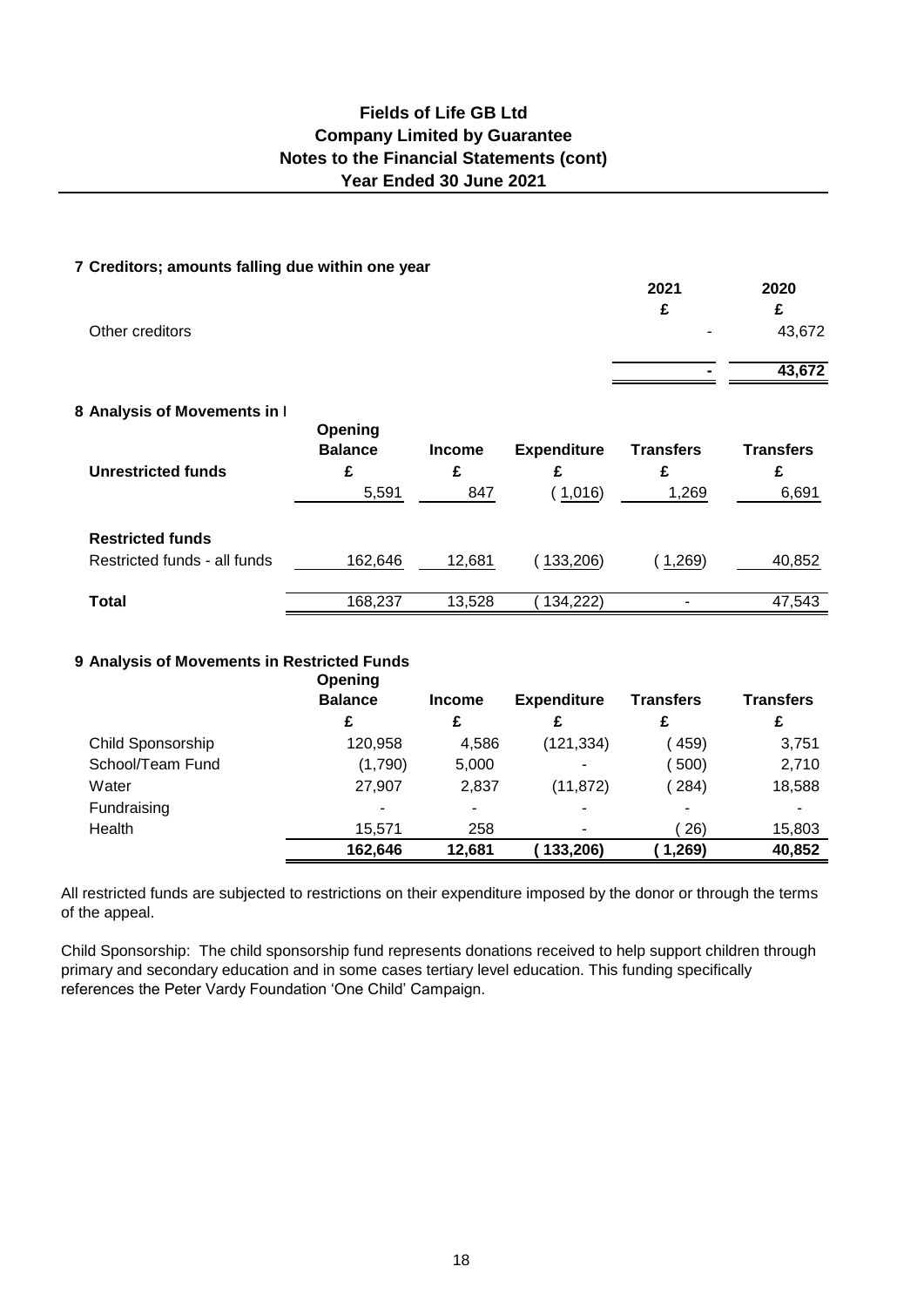### **Company Limited by Guarantee Notes to the Financial Statements (cont) Year Ended 30 June 2021 Fields of Life GB Ltd**

Schools Infrastructure/Programme and Team Fund: The schools/team fund represents donations received to help build, complete or support running costs of schools. This money is raised either by a team or individuals and used to carry out specific projects. Fields of Life specify the projects i.e. school builds, teacher accommodation, kitchens or painting of a school. This fund also consists of money raised by teams to cover any expenses incurred during their stay at their chosen project including accommodation, food and travel to and from the project.

Water: The water fund supports mainly borehole drilling projects and rehabilitations as well as other initiatives such as rain water harvesting systems. The programme also includes a community health focus whereby water and sanitation committees (WSC'S) are set up to ensure that the boreholes are managed and maintained by local community representatives who are briefed and trained on community and public health awareness to prevent and reduce the incidence of disease.

Health Education: The schools' health programme had a focus on personal & food hygiene, menstrual management, sexual health and sanitation and hygiene. The programme is a preventative programme aiming to promote better health through education. Importantly, a child protection training programme has now been rolled out to improve awareness and reduce children being at risk from abuse.

### **10 Analysis of net assets between funds**

|                | <b>Unrestricted</b><br>funds<br>2021 | <b>Restricted</b><br>funds<br>2021 | Total<br>funds<br>2021 | Total<br>funds<br>2020 |
|----------------|--------------------------------------|------------------------------------|------------------------|------------------------|
|                | £                                    |                                    |                        |                        |
| Current assets | 6.691                                | 40.852                             | 47.543                 | 168,237                |
|                | 6.691                                | 40,852                             | 47.543                 | 168,237                |